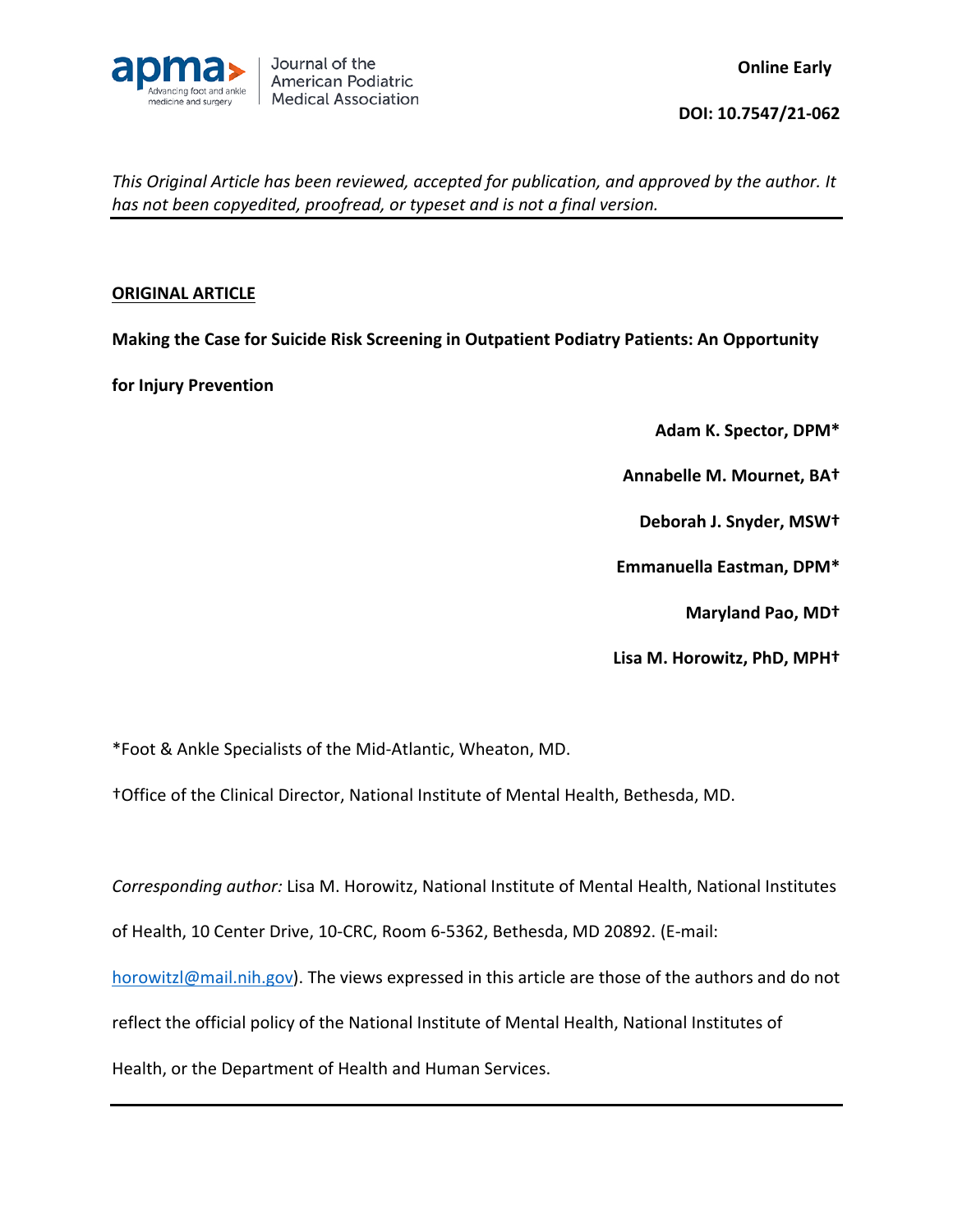

**Background:** Despite prevention efforts, suicide rates continue to rise, prompting the need for novel evidence-based approaches to suicide prevention. Patients presenting with foot and ankle disorders in a podiatric medical and surgical practice may represent a population at risk for suicide, given risk factors of chronic pain and debilitating injury. Screening has the potential to identify people at risk that may otherwise go unrecognized. This quality improvement project (QIP) aimed to determine the feasibility of implementing suicide risk screening in an outpatient podiatry clinic and ambulatory surgical center.

**Methods:** A suicide risk screening QIP was implemented in an outpatient podiatry clinic and ambulatory surgical center in collaboration with a National Institute of Mental Health (NIMH) suicide prevention research team. Following training for all staff, patients ages 18 years and older were screened for suicide risk with the Ask Suicide-Screening Questions (ASQ) as standard of care. Clinic staff were surveyed about their opinions of screening.

**Results:** Ninety-four percent of patients (442/470) agreed to be screened for suicide risk and nine patients (2%; 9/442) screened non-acute positive; zero for acute risk. The majority of clinic staff reported that they found screening acceptable, felt comfortable working with patients who have suicidal thoughts, and thought screening for suicide risk was clinically useful.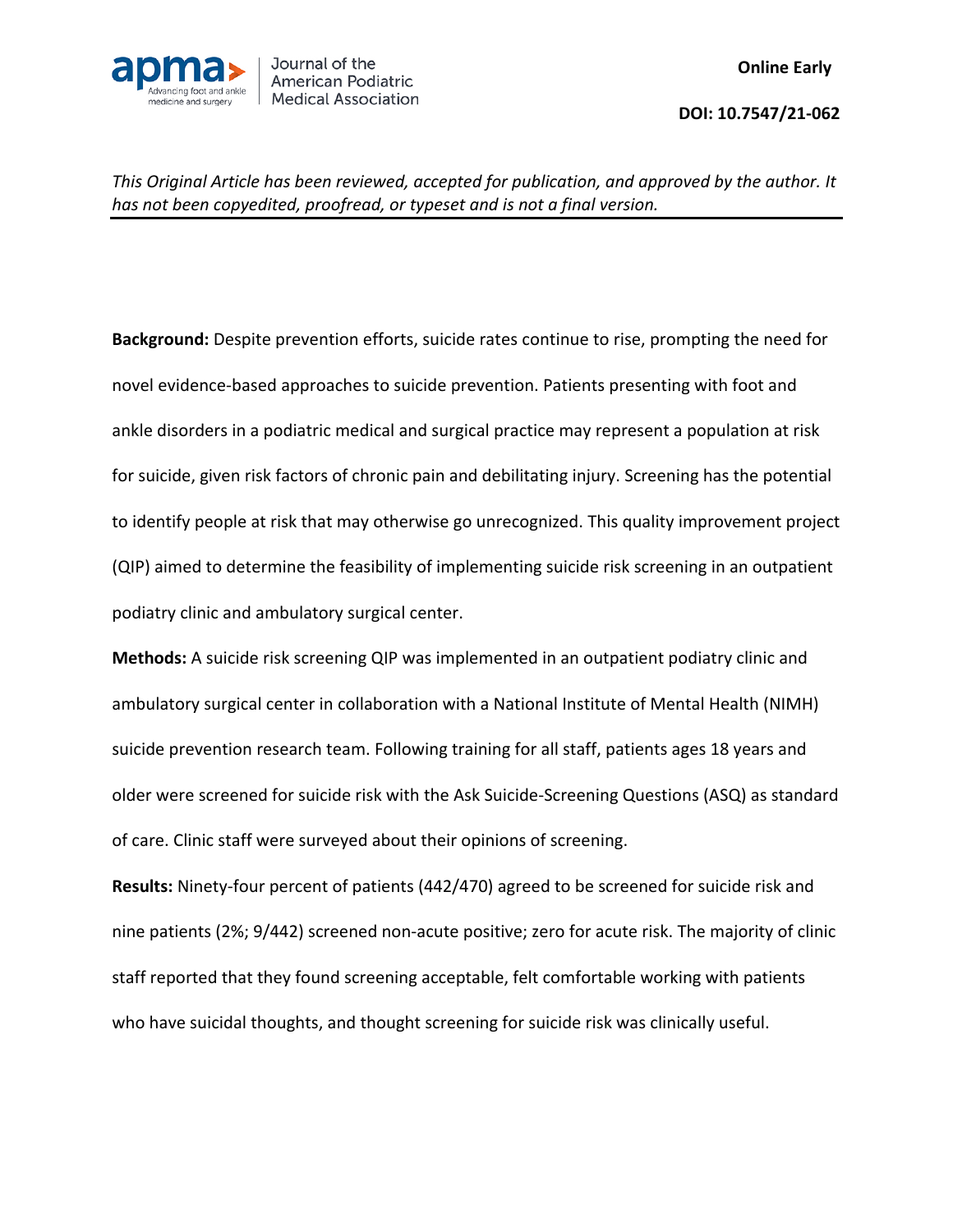

**Conclusions:** Suicide risk screening was successfully implemented in an outpatient podiatry clinic. Screening with the ASQ provided valuable information that would not have been ascertained otherwise, positively impacting clinical decision-making and leading to improved overall care for podiatry patients.

In the US, suicide is a public health crisis, ranking as the tenth leading cause of death among adults. <sup>1</sup> A large portion of individuals who die by suicide had contact with a healthcare professional in the weeks leading up to their death.<sup>2,3</sup> Medical patients are at increased risk of suicide, making medical settings key venues for detecting suicide risk.<sup>4,5</sup> With the Joint Commission's recommendation for suicide risk screening of medical patients,<sup>6</sup> various settings have implemented screening, including outpatient specialty clinics for pediatrics, sports medicine, and diabetes.<sup>7</sup>

Outpatient podiatry clinics may be particularly effective venues for suicide risk screening, as evidence suggests podiatry patients may be at increased suicide risk. Podiatry clinics see large numbers of individuals with diabetes, injuries, and chronic pain, all of which have been shown to increase risk of suicide.<sup>8-11</sup> Type 1 diabetes is associated with an approximate doubling of suicide risk relative to the general population.<sup>9,11</sup> Notably, suicidal thoughts are strongly associated with noncompliance with medical treatments such as insulin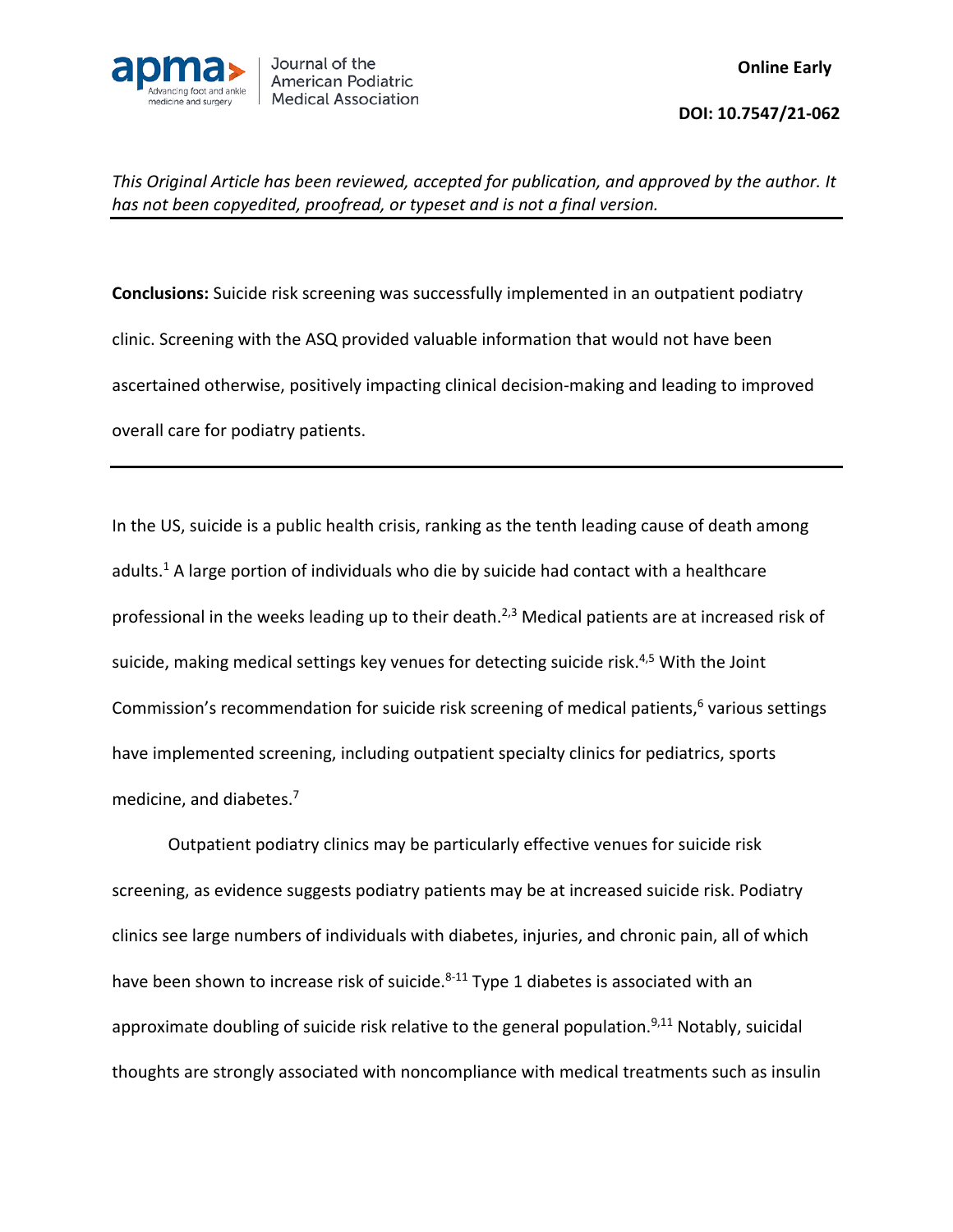

management.<sup>12</sup> Additionally, some injured athletes experience serious and lasting depression following an injury,<sup>10,13</sup> with 7.3% of all student athlete deaths attributable to suicide.<sup>14</sup> While suicide research among podiatry patients is limited, there have been case studies highlighting the mental health toll of podiatry complications. 8,15

This quality improvement project (QIP) aimed to determine the feasibility of implementing suicide risk screening in an outpatient podiatry clinic. Feasibility was operationalized in terms of a positive screen rate that is common enough to warrant screening<sup>16,17</sup> (i.e. studies of large samples of hospital patients screened for suicide risk report positive screen rates ranging from 1.3%-6.3%),<sup>18</sup> acceptability to patients (operationalized as the percent of approached patients agreeing to complete the screening questions), and staff comfort with screening. Case studies are provided to depict the process and benefits of screening podiatry patients for suicide risk in an outpatient clinic.

### **Methods**

### **Sample**

This QIP was implemented at one of 50 clinics of the Foot and Ankle Specialists of the Mid-Atlantic (FASMA). The clinic has 5000 annual patient encounters, providing care to primarily English and Spanish speaking patients. This divisional office has several podiatric medicine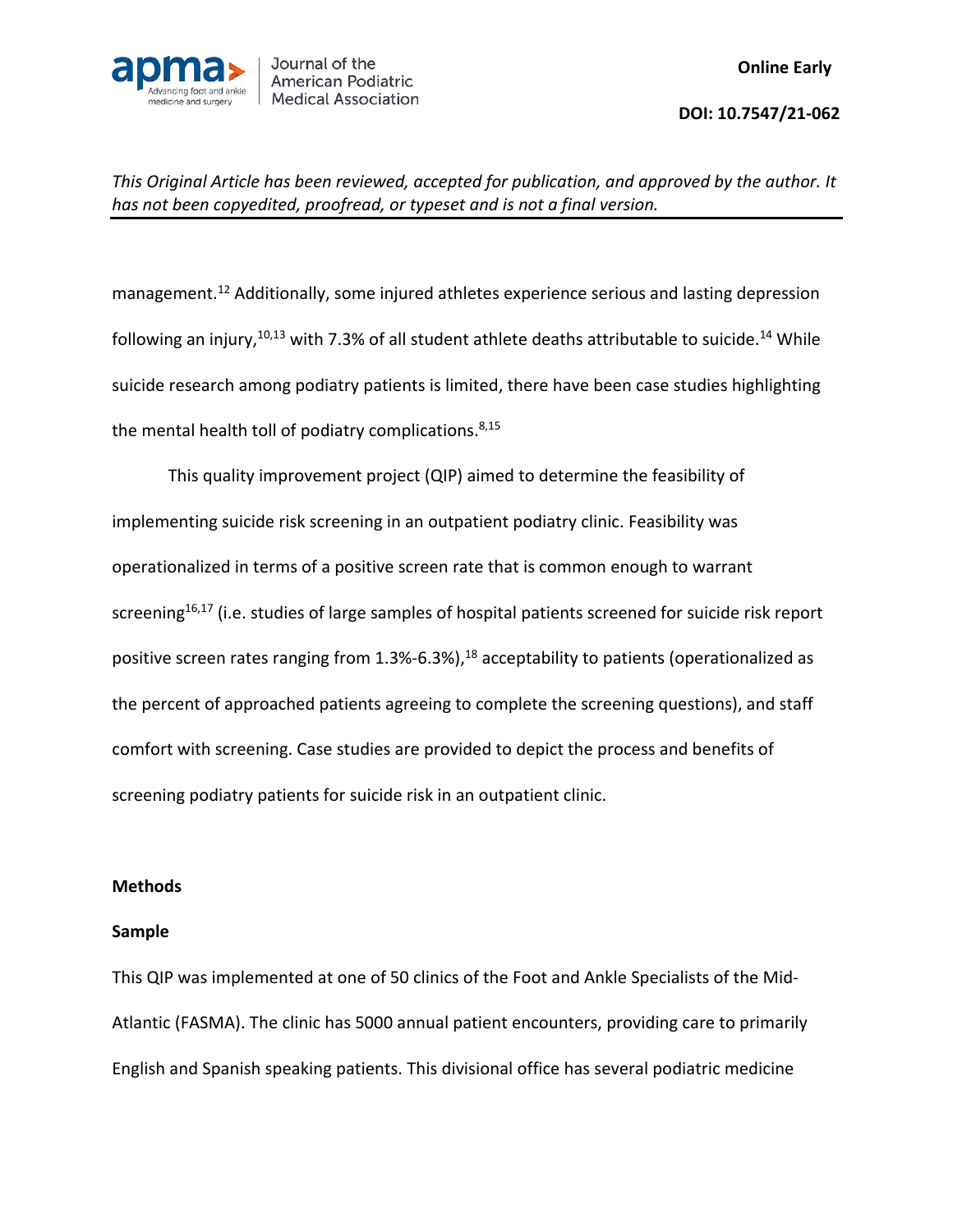

doctors who treat patients for a variety of lower extremity complaints. Patients with injuries, infections, diabetes, and structural deformities are commonly seen. All patient data, including patient self-report medical history forms and questionnaires, medication lists, and medical treatments are documented and stored in an electronic medical record system. Data used in this QIP was de-identified and was exempt from IRB approval.

### **Screening Implementation**

In Fall 2019, the FASMA Wheaton, Maryland Division podiatric physicians decided to implement suicide risk screening for adult patients ages 18 years and above in their ambulatory surgical center and clinic. FASMA contacted the Ask Suicide-Screening Questions (ASQ) research team at the National Institutes of Mental Health for guidance on screening implementation. The ASQ research team assisted FASMA with their QIP through the use of an iterative "plan-do-studyact" (PDSA) approach.<sup>19</sup> The ASQ screening tool (Figure 1),<sup>20</sup> described in the Measures section, was selected for use based on previous validation among medical patients and its brevity. It was decided that all positive screens would be followed up in real-time with a brief suicide safety assessment (BSSA), using the ASQ BSSA, $^{21}$  which was administered by podiatrists.

### **Plan-Do-Study-Act (PDSA) Implementation**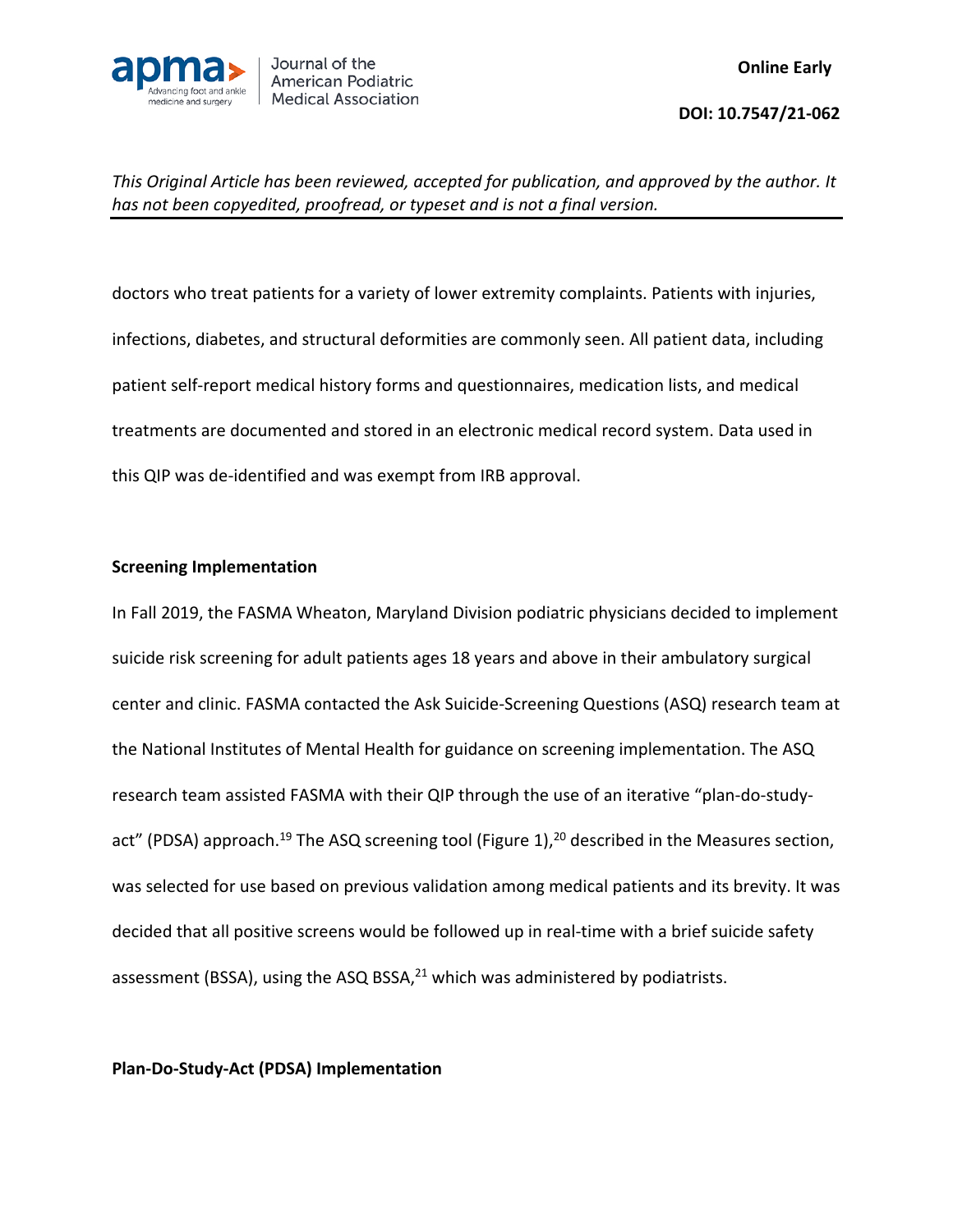

Phase 1 – Plan: After establishing a collaboration between FASMA and the ASQ research team, a screening pathway was designed based on clinic workflow (Figure 1). The initial "plan" began after obtaining vital signs, when nurses or medical assistants (MA) instructed a patient to complete the ASQ, along with other medical and mental health questionnaires. Patients completed the ASQ independently and the nurse/MA scored the screening results in real time. If a patient did not complete the ASQ, the nurse/MA asked the screening questions aloud to the patient and recorded their responses. Patients who did not want to complete the screening were told they could decline without consequence. Podiatrists received training to conduct a BSSA to determine the patient's level of risk and discharge disposition and were alerted if their patient screened positive. To ensure patient safety and collaborative care, a local mental health provider was contacted in advance of implementation and an agreement was made for evaluation of any FASMA patients that screened positive for suicide risk within 72 hours. All screening materials were also made available in Spanish.

Phase 2 – Do: At the beginning of implementing screening, the clinic decided to begin by piloting the screening with surgery patients ages 18 years and older. Surgery in this office was conducted one day a week, every other week, which led to biweekly suicide risk screening of all surgery patients. For this phase, one registered nurse and two podiatrists were trained to administer the screening. Podiatrists were also trained to conduct a BSSA for any patients who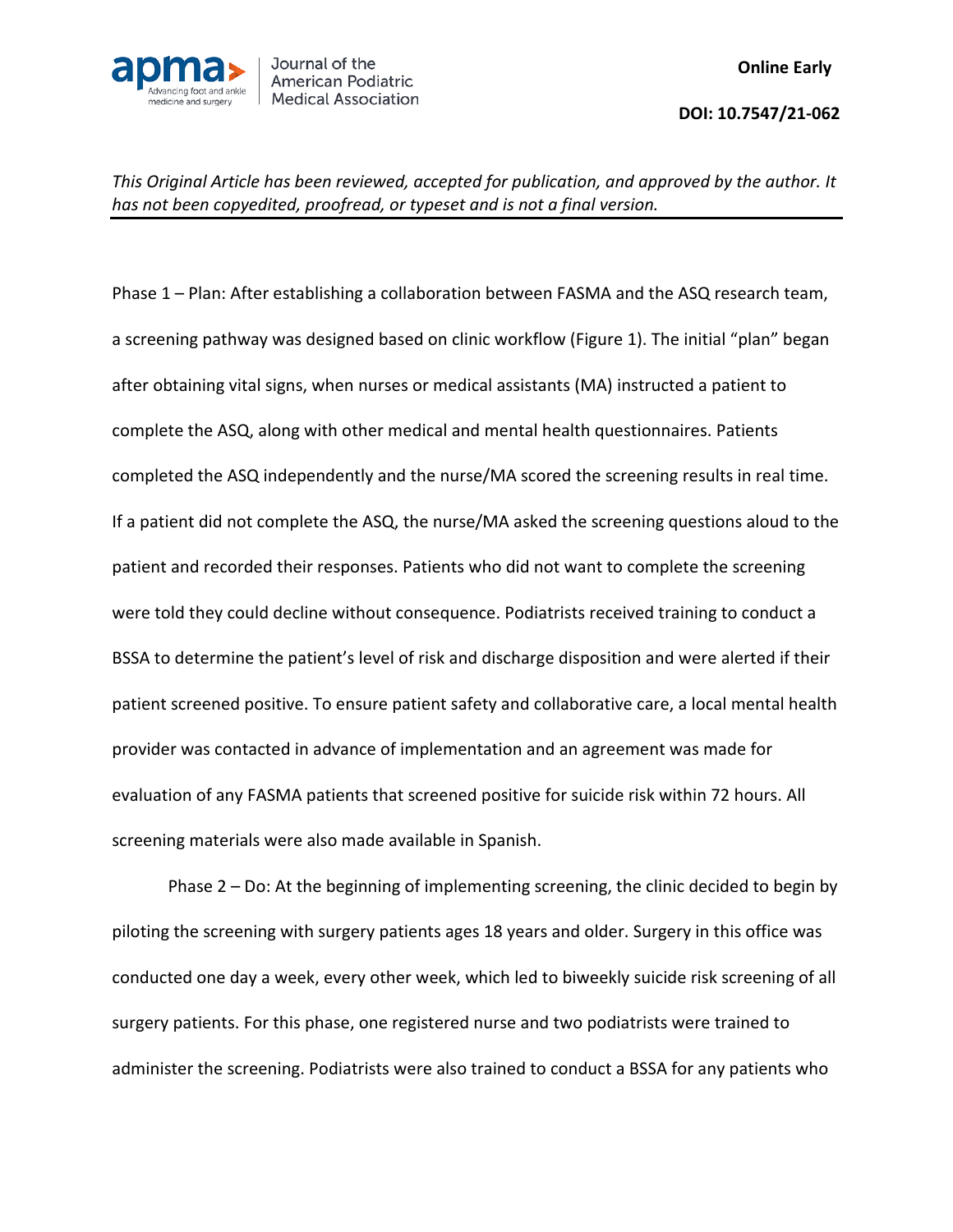

screened positive. Any concerns about the workflow or screening process were identified and discussed with the ASQ research team.

Phase 3 – Study: Following the surgery patient pilot phase, the entire clinic staff viewed a training webinar that provided an overview of suicide risk screening in advance of an inperson training session. The in-person training session highlighted the epidemiology of suicide in the medical setting, clinical warning signs/risk factors, and the QIP aims. Staff were trained to administer the ASQ, interpret the screening results, and for podiatrists, how to manage a positive screen using the BSSA. Any challenges that arose during the pilot phase (Phase 2) were discussed with the staff to ensure that all staff members felt equipped to properly screen for suicide risk. For example, when we broadened the screening to include all clinic patients, it was more feasible to have the patients fill out the ASQ as a self-report measure than to have the staff administer verbally. Staff was surveyed about their knowledge on suicide and opinions on suicide risk screening three times during the implementation process, described in more detail below.

Phase 4 – Act: Following the training of all staff, suicide risk screening for all patients age 18 years and older at the clinic was expanded beyond surgery patients (one day a week, biweekly) to be implemented as standard of care for both surgery and non-surgery patients (daily) and data collection began. Three months after screening was implemented, the staff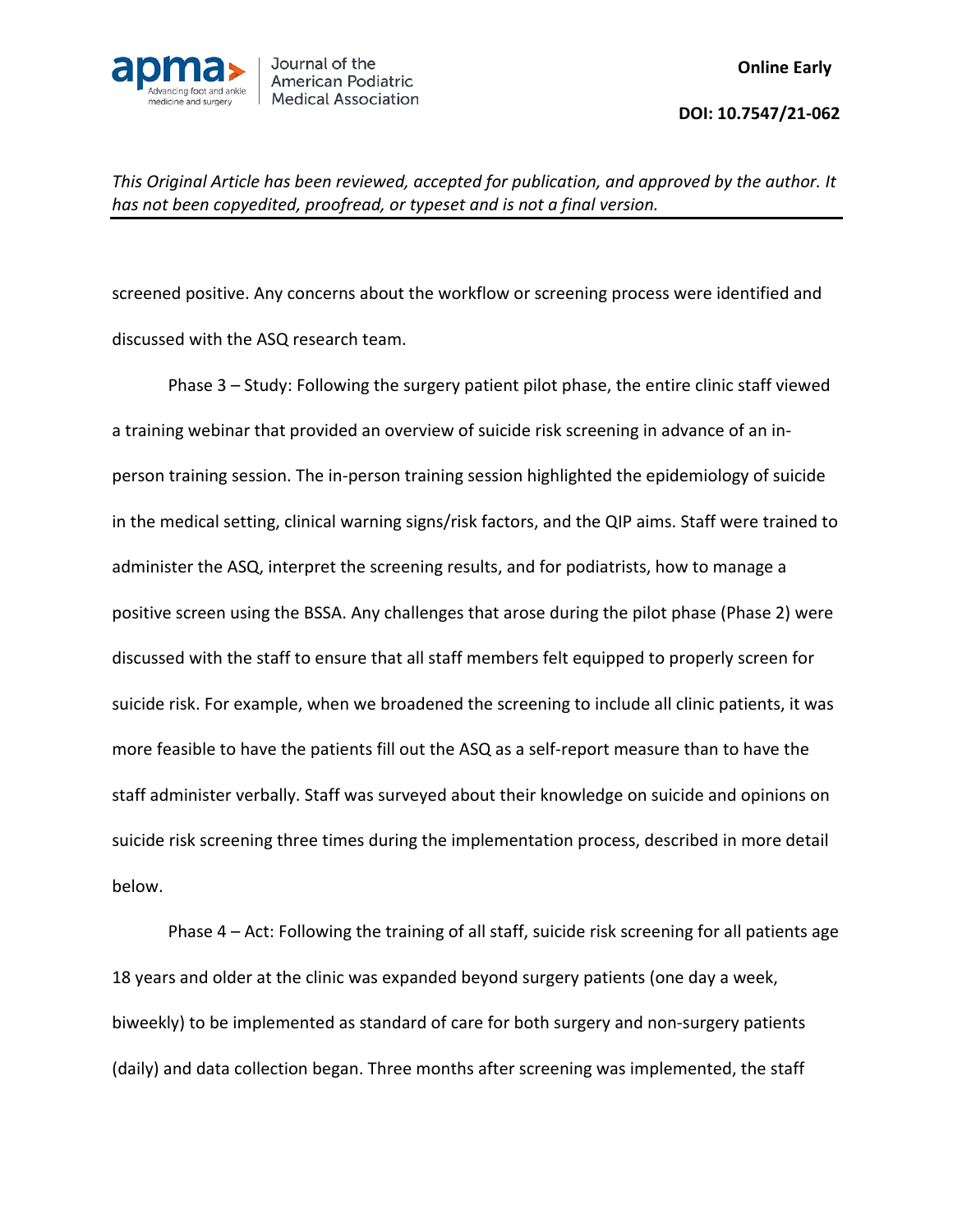

completed the knowledge and opinion surveys to assess any changes that had occurred during the data collection period. Podiatrists conducted the BSSA and took detailed notes on all patients who screened positive for suicide risk during the data collection period.

#### **Measures**

The Ask Suicide-Screening Questions (ASQ; Figure 2) is a 4-item suicide risk screening tool developed to assess recent suicidal ideation and suicidal behavior in medical patients.<sup>20</sup> If a patient answered "yes" to any one of the four items, they were asked a fifth question to assess current suicidal ideation. Patients who respond "no" response to all four of the initial items are considered to have screened *negative*. Patients who respond "yes" to any one of the four initial items but do not endorse the fifth item are *non-acute positive* screens. Patients who endorse the fifth item are *acute positive* screens. The ASQ is validated for use among adult medical patients, with a sensitivity of 100%, a specificity of 89%, and a negative predictive value of 100%.22

Patient Demographic Information **–** The patients' sex, age, and race were noted by the medical team on their ASQ questionnaire.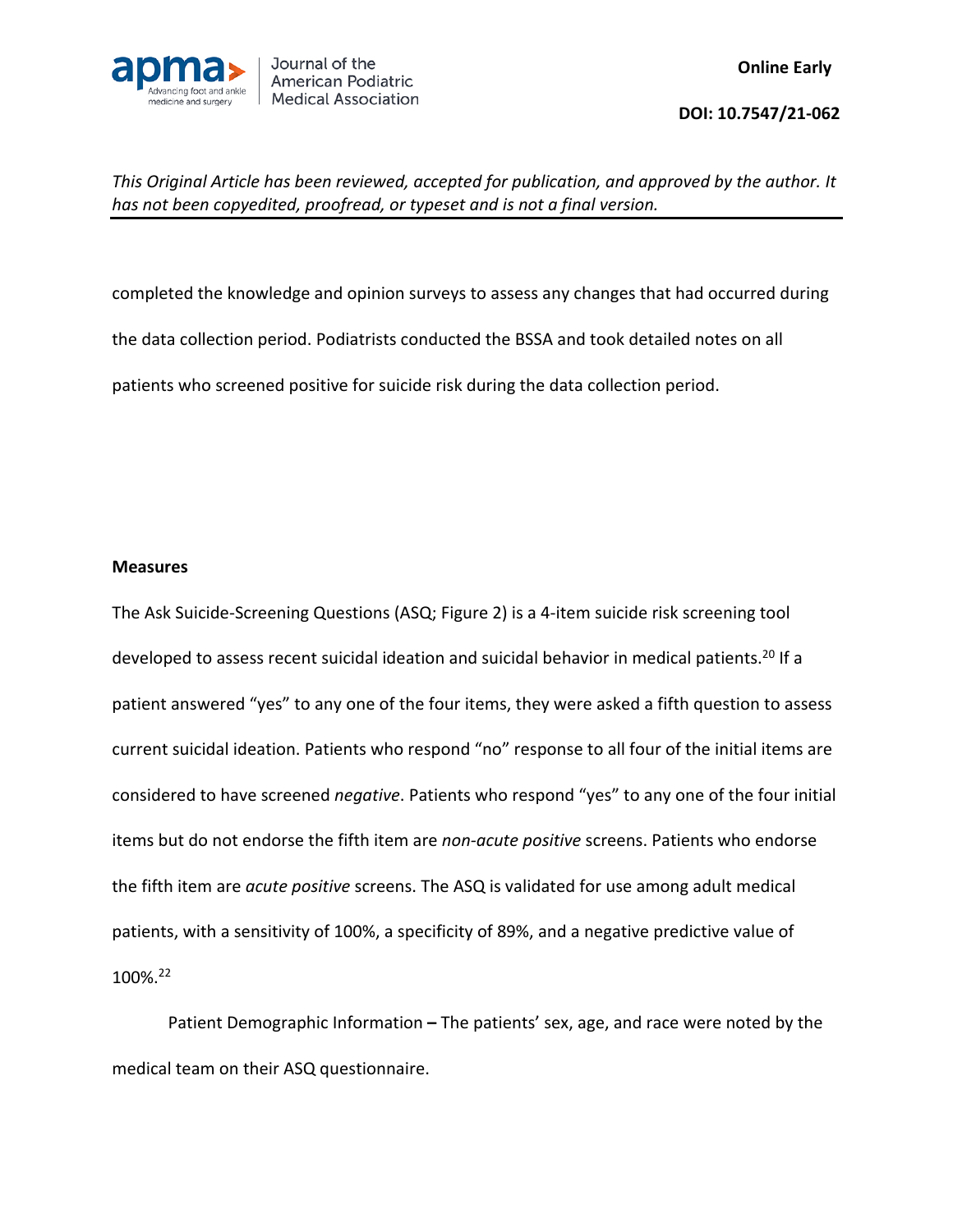

Clinic Staff Questionnaires **–** All staff completed multiple self-report questionnaires during the QIP, including a 14-item suicide prevention knowledge questionnaire and an opinions questionnaire at three timepoints throughout the QIP: prior to the training webinar (pre-training), after the in-person training session (post-training), and three months after suicide risk screening became standard of care at the clinic (post-implementation). Given that there are many misconceptions and stigma surrounding suicide, a knowledge questionnaire was administered which included questions about topics including common suicide risk factors and suicide epidemiology (e.g. True or False: If a person is not suicidal and you ask them questions about suicidal thoughts, it will put ideas into their head, and they are at greater risk to attempt suicide. The correct answer is False). This questionnaire helps determine whether the training session improved staff understanding of suicide. The opinions questionnaire assessed staff comfort with screening, their perceived level of preparedness to screen, and their opinions on the training sessions. Items on the staff opinions questionnaires included Yes/No questions, short response questions, and questions with a 5-point Likert scale (e.g.  $1 =$ very uncomfortable – 5 = very comfortable).

### **Data Analysis**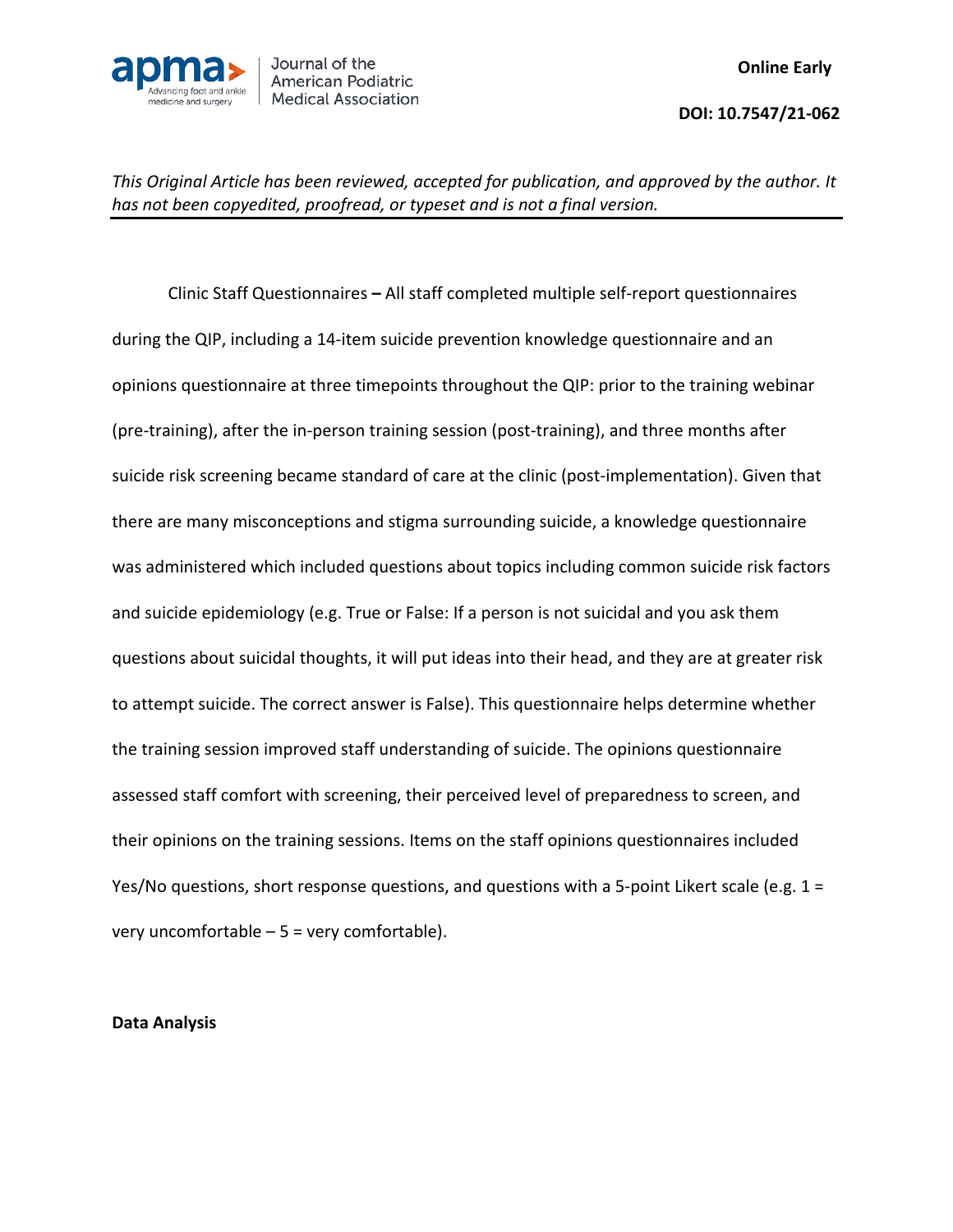

ASQ questionnaires and the knowledge and opinion surveys were analyzed and descriptive statistics are reported. A two sample mean t-test was performed in SPSS to compare staff performance on the knowledge questionnaires at the first and third timepoints to determine whether knowledge levels increased through the implementation process. Qualitative results from the detailed notes of patients who screened positive are summarized and reported.

### **Results**

### **Demographics**

A total of 470 patients were approached to be screened for suicide risk for three months between December 2019 and February 2020. Of the 470 patients seen in clinic during the data collection period, 442 completed the screening questionnaire (94.0%; n=442/470). The sample was predominantly female (58.4%; n=258/442) and White/Caucasian (55.0%; n=243/442), with an average age of 59.9 years (SD = 19.7; range = 20-98 years). Patient presenting complaints included overuse injuries (plantar fasciitis, fractures), structural deformities, diabetic foot issues, dermatologic (fungal nails, tinea pedis), and infections (paronychia, ulcerations).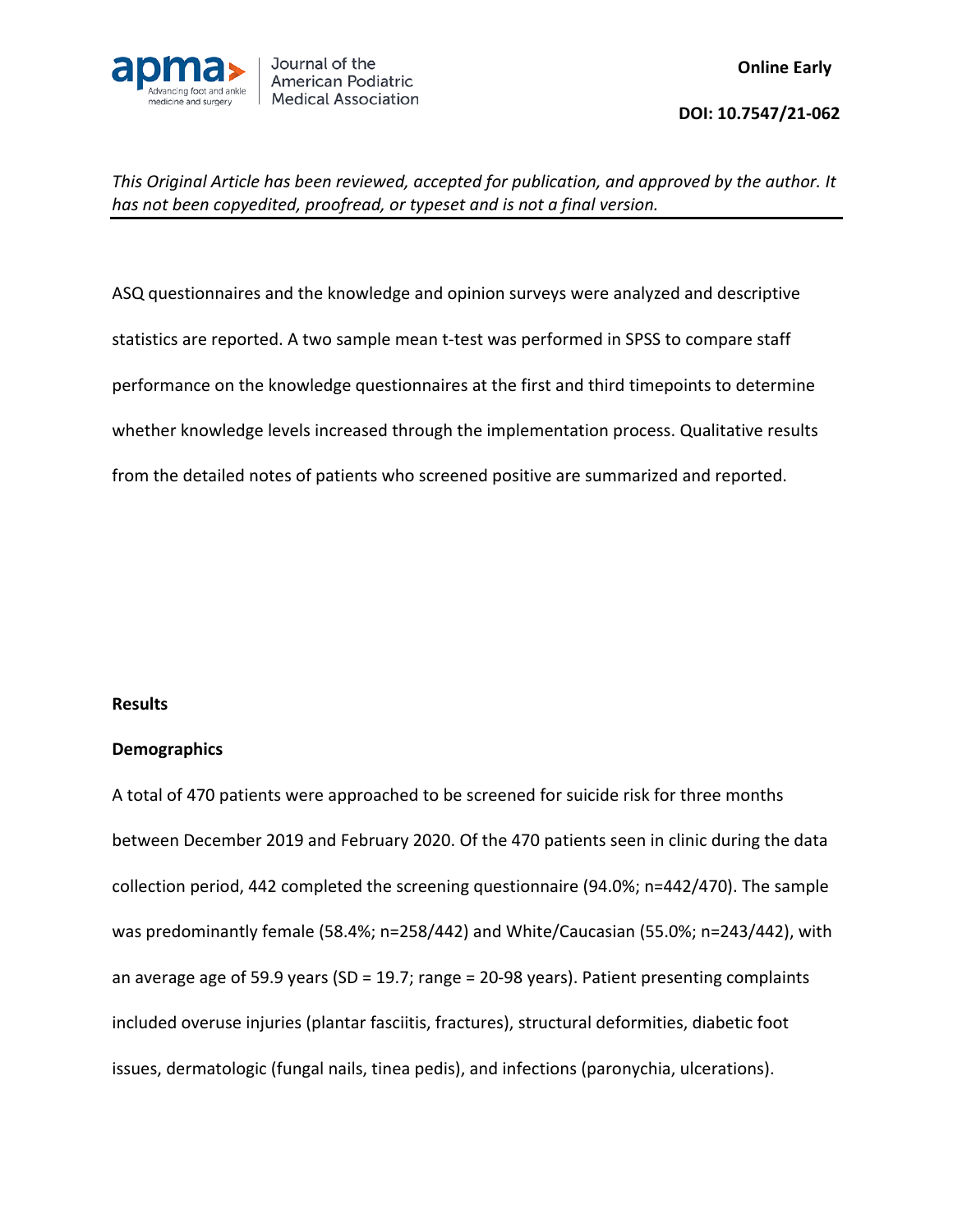

## **Screening Outcomes & Workflow**

Of the 442 screened patients, nine patients answered "yes" to one or more of the ASQ questions, yielding a 2% screen positive rate for suicide risk (2%; n=9/442). None of the nine patients who screened positive endorsed the fifth acuity item of the ASQ, meaning that all nine positive screens were non-acute positive screens who did not require emergency care. Of the nine patients who screened positive and received a BSSA, six patients (66.7%; n=6/9) were actively receiving psychiatric care and the other three (33.3%; n=3/9) were given a referral for a mental health care. Podiatrists reported that the follow up for positive screens using the BSSA typically took five minutes or less to assess the patient and determine their disposition.

## **Staff Opinions & Knowledge**

**Pre-training opinion survey.** Five nurses/MAs and two podiatrists completed the pretraining opinion survey. Prior to the training, most nurses/MAs (n=4/5) and all podiatrists (n=2/2) reported having no concerns about working with patients who have suicidal thoughts. The majority of nurses/MAs (n=4/5) and all of the podiatrists (n=2/2) further reported that they found it acceptable to ask patients about suicidal thoughts when at the doctor's office. Three nurses/MAs (n=3/5) reported that feeling comfortable or very comfortable working with patients who have any thoughts of suicide and two nurses/MAs (n=2/5) reported that they felt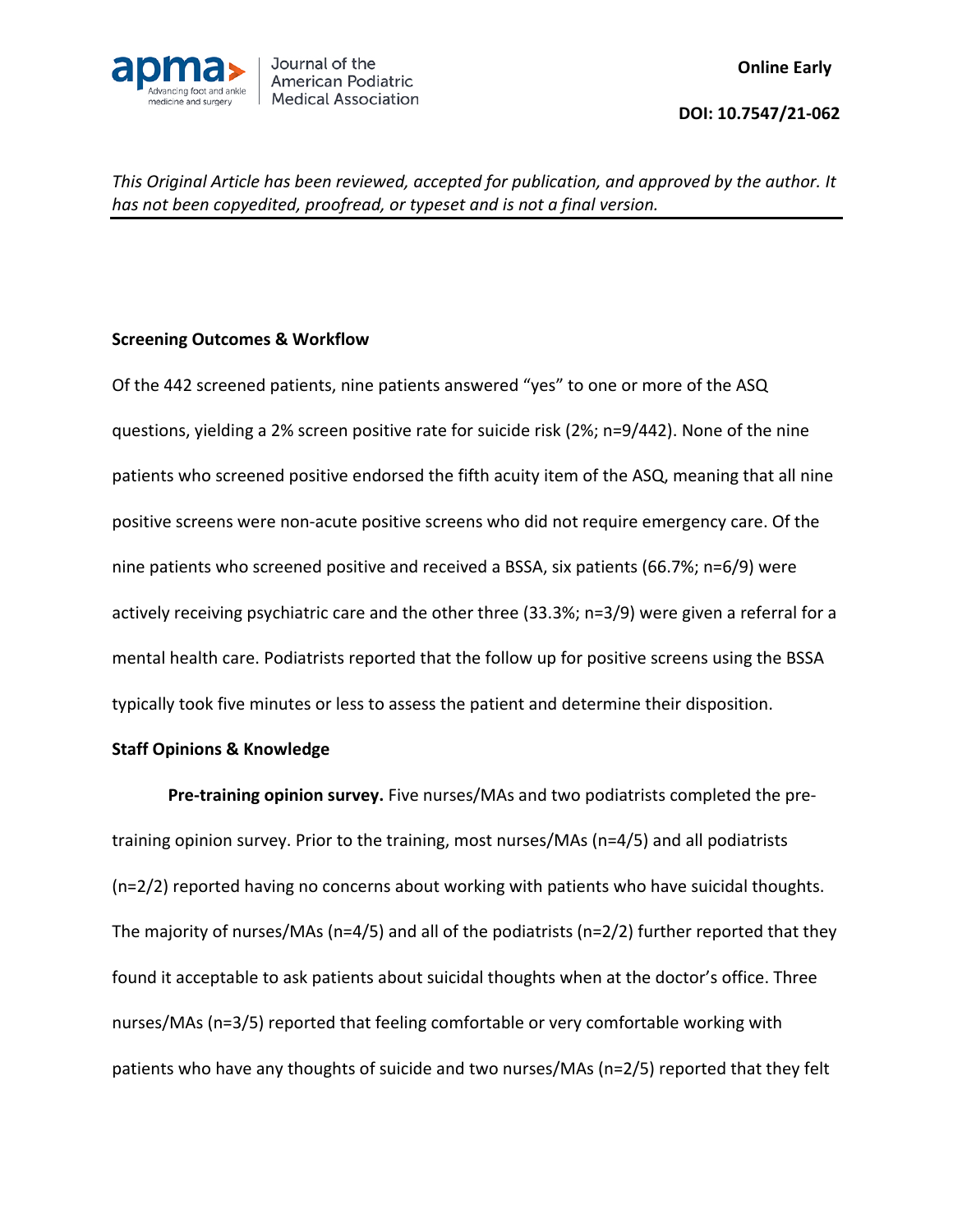

neutral about working with patients who have suicidal thoughts. Among the two podiatrists who completed the pre-training survey, one (n=1/2) reported feeling very comfortable working with patients who have thoughts of suicide and the other (n=1/2) reported feeling uncomfortable working with patients who have suicidal thoughts.

**Post-training opinion survey.** The post-training opinion survey was completed by seven nurses/MAs and three podiatrists. All of the nurses/MAs (n=7/7) and all of the podiatrists (n=3/3) indicated that they did not have any concerns working with patients who have suicidal thoughts and the majority of nurses/MAs (n=5/7) and podiatrists (n=2/3) found it acceptable to ask patients about suicidal thoughts at the doctor's office. Five of the seven (n=5/7) nurses/MAs reported feeling comfortable or very comfortable working with patients who have thoughts of suicide, while the other two nurses/MAs reported feeling neutral about working with patients who have suicidal thoughts. Among the podiatrists, two (n=2/3) felt comfortable or very comfortable working with patients who have suicidal thoughts, while the podiatrist who selected "uncomfortable" in the pre-survey moved their response to "neutral" about working with patients who have suicidal thoughts in the post-survey.

**Post-implementation opinion survey.** Three months after suicide risk screening was implemented, six nurses/MAs and three podiatrists completed post-implementation assessments. Of those who provided responses, all staff members (n=4/4 nurses/MAs, n=3/3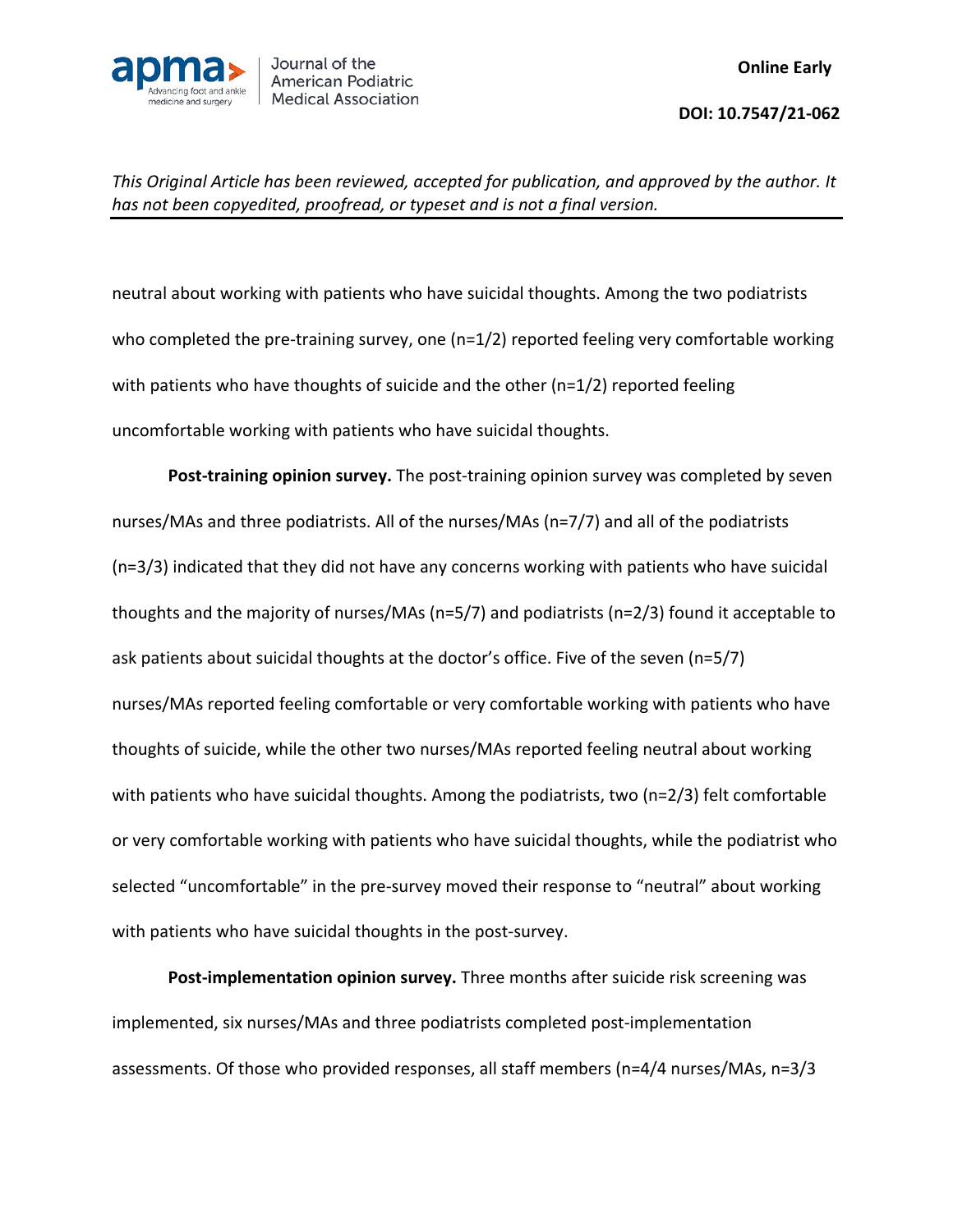

podiatrists) indicated that they did not have concerns about working with patients who have suicidal thoughts. All staff members who provided data (n=5/5 nurses/MAs, n=3/3 podiatrists) reported that they found it acceptable to ask patients about suicidal thoughts when at the doctor's office. When asked about their overall comfort with working with patients who have suicidal thoughts, the majority of nurses/MAs (n=4/6) and all of the podiatrists (n=3/3) reported that they were comfortable or very comfortable doing so. In the post-implementation survey, an additional question asked staff whether they think that screening for suicide risk should continue in their clinic. The majority of the staff (n=5/5 nurses, n=2/3 podiatrists) were in favor of continuing to screen for suicide risk (1 podiatrist was undecided).

**Knowledge survey.** The knowledge surveys were analyzed for eight staff members who completed the pre-training, post-training, and post-implementation surveys. On the pretraining survey, staff scored an average of 12.0 points (SD = 2.1) (out of a maximum of 16 points). The average score on the post-training knowledge survey was 13.1 points (SD = 1.6). Lastly, the average score on the post-implementation knowledge survey was  $13.8$  (SD = 1.0). The average score on the knowledge survey was significantly greater on the postimplementation survey compared to the initial pre-training survey (t(17) = 2.2, p = .025, d = 1.1).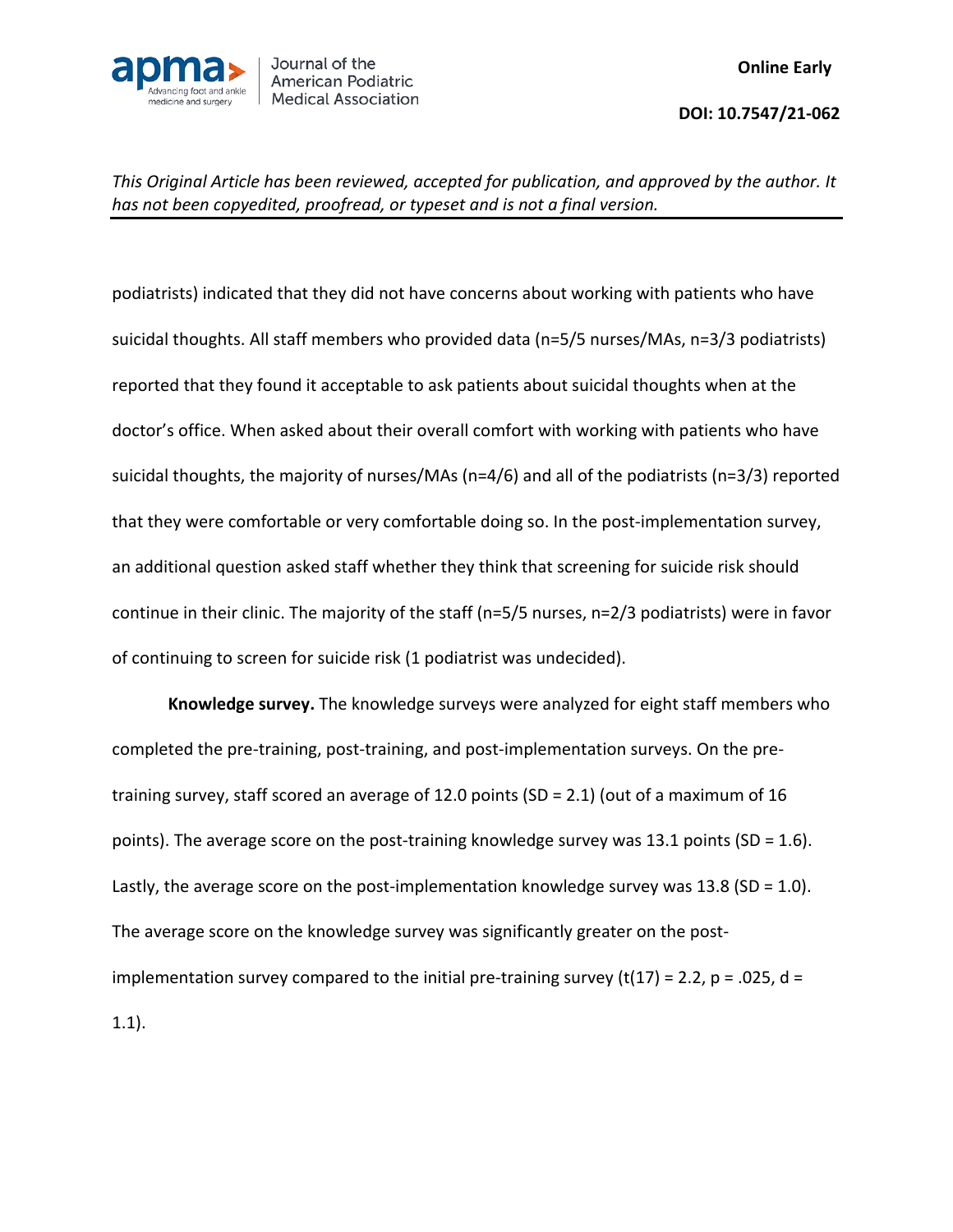

## **Examples of podiatric patients who screened positive**

Examining the 2% of the patients who screened positive highlights the value of screening in outpatient podiatry clinics. The podiatrists provided descriptions for seven of the nine patients (n=7/9) who screened positive for suicide risk (Table 1). Four themes emerged: the role of family stressors (n=4/7), suicide attempt history informing medical treatment (n=3/7), the intersection of medical and mental illness (n=3/7), and the impact of suicide risk screening (n=2/7).

Family stressors. Four patients (n=4/7) reported family stressors in relation to their mental health symptoms. Three of these patients (n=3/4) reported feeling increased dependency or like a burden on their family members, while the fourth patient experiencing family stressors (n=1/4) confided that they felt overwhelmed caring for their spouse with dementia, preventing the patient from caring for their own medical problem.

**Suicide attempt history informing treatment.** Three patients (n=3/7) reported a history of suicide attempts using pills. In these cases, information about the attempt method was used by the treating podiatrist to inform pain management recommendations. For one patient with difficulty walking due to a severe tendinopathy, the knowledge of her previous attempt using opiates helped the patient and the podiatrist mutually agree to avoid medication to treat her lower extremity pain. Instead, she was prescribed physical therapy and a brace.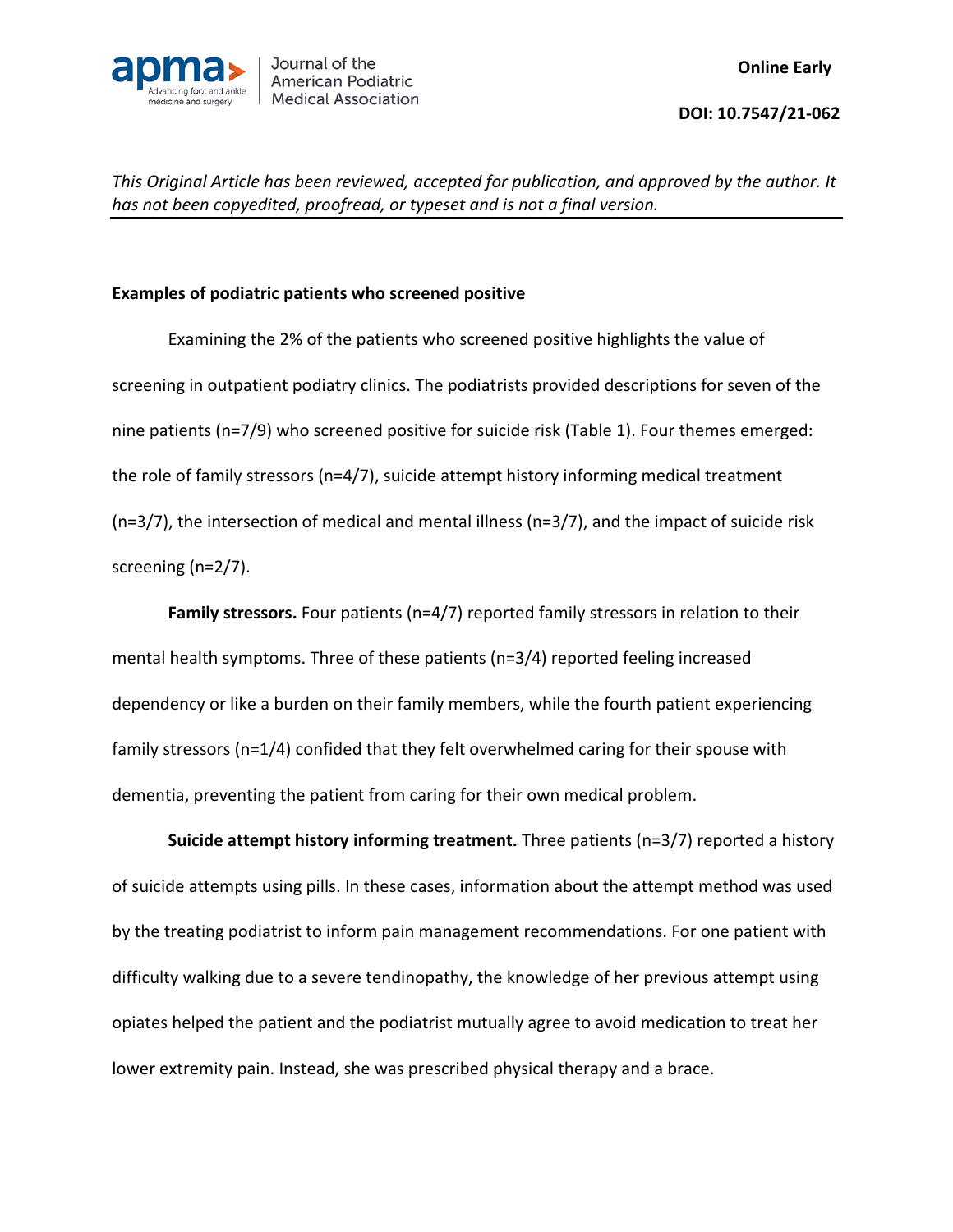

**Intersection of medical and mental illness.** An additional theme was intersection of medical and mental illness (n=3/7). One patient reported that the combination of physical therapy and referral for a psychiatric evaluation improved their mental health which subsequently reduced their physical pain symptoms. For one athlete with an injury where there was concern about the mental health impact of the patient being unable to perform their sport for an extended period of time, the podiatrist was able to assist the patient by creatively modifying their training to keep the patient as active as possible without compromising healing to the injured body part.

**Impact of screening.** The experiences of two patients (n=2/7) highlighted that screening for suicide risk in this podiatric setting allowed the patient to be open about their mental health problems. After being screened for suicide risk for the first time, one patient had an emotional release of tears and felt comfortable discussing the seriousness and depth of their depression and hopelessness. Another patient who screened positive on the ASQ disclosed that no other doctor had ever inquired about suicide risk before. This patient, who previously did not seek psychiatric care after a suicide attempt years prior, was willing to be referred for mental health care.

## **Discussion**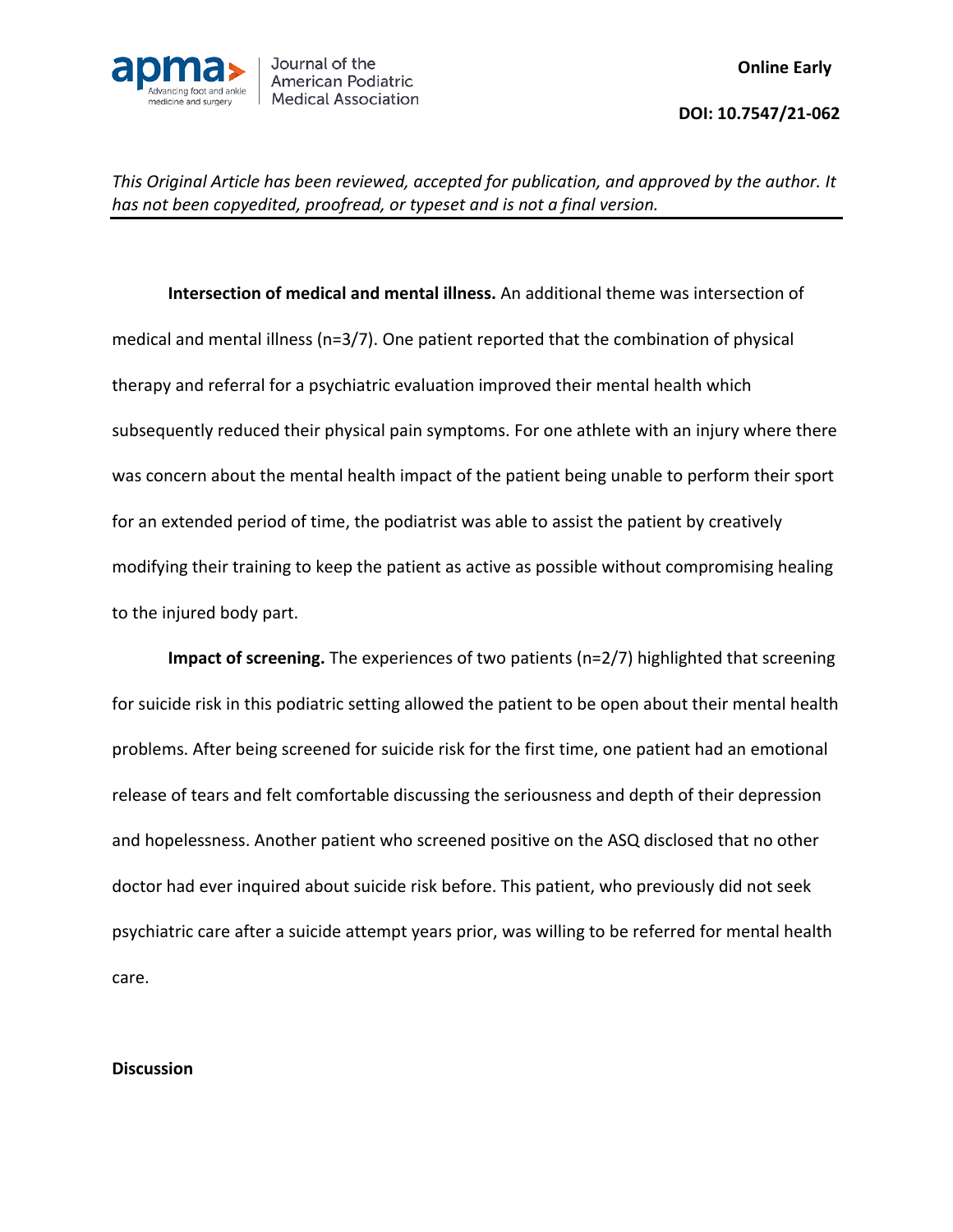

Suicide risk screening was successfully implemented in an outpatient podiatry clinic and was found to be feasible based on a 2% screen positive rate, 94% of approached patients agreeing to complete the screening questions, and positive opinions towards screening among clinic staff. The prevalence rate was high enough to make screening worthwhile; yet, it was manageable so as not to overburden a busy podiatry practice.<sup>18</sup> Many healthcare providers are concerned that they do not have time to screen patients for any more conditions; yet these data demonstrate that it can be done effectively and efficiently.

Typically, mental health is inadequately screened for in patients presenting for medical care.<sup>23</sup> Podiatric physicians function on the front line in our medical system with patients presenting with lower extremity pain, complications from diabetes, injuries, or infections, often bypassing their primary care physician. Important information about suicide risk better informs provider decision making. Podiatrists may be a patient's only medical contact over the course of years, making them an essential bridge to connect a patient to a mental health professional. Prior to this QIP, this practice's patient self-report questionnaire had multiple physical symptoms to assess but only one depression item as the sole mental health query. Through the addition of a brief suicide risk screening questionnaire, this clinic was able to screen, assess, and provide holistic treatment for podiatric patients more effectively.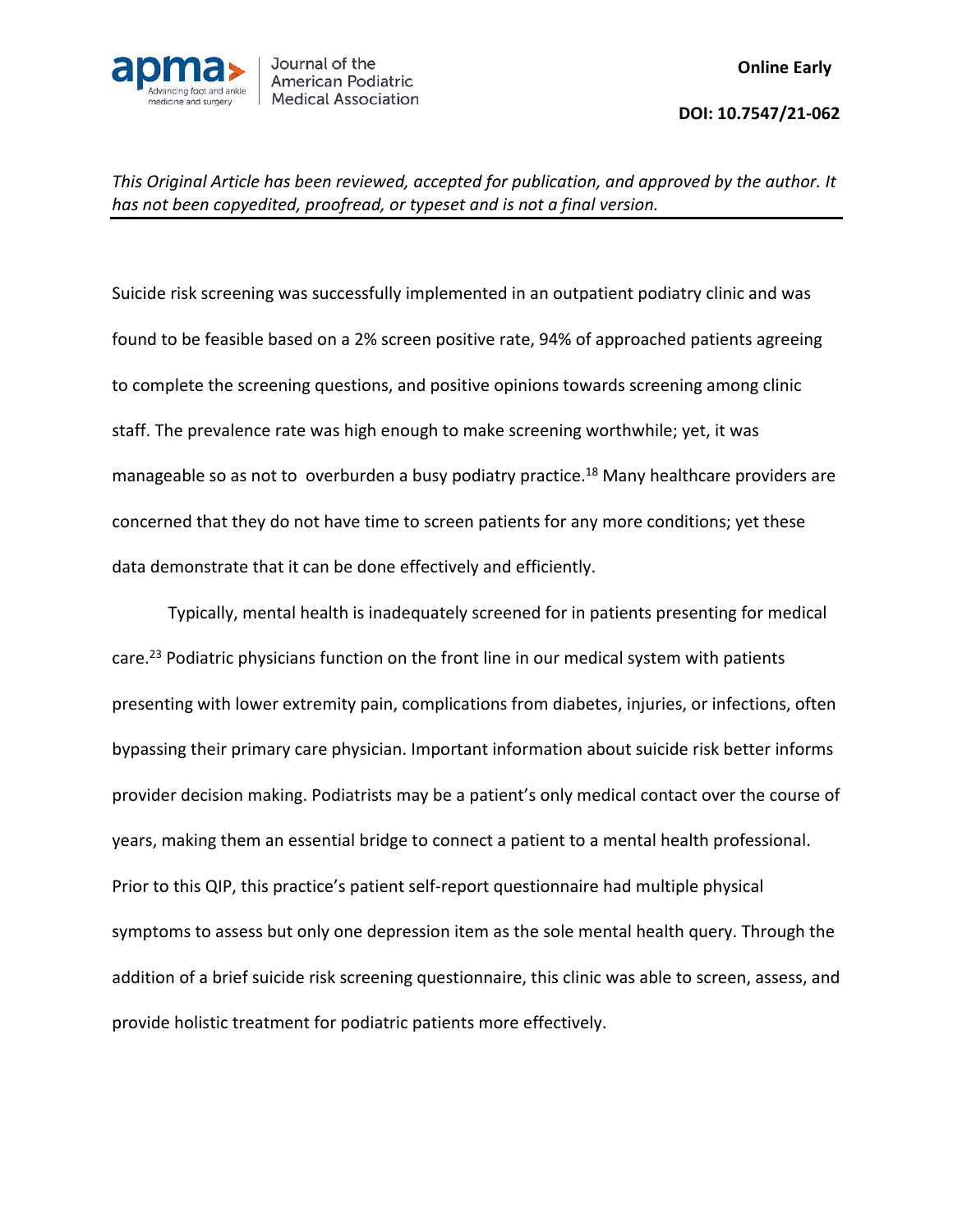

In this outpatient setting, the ASQ took less than one minute to complete and for positive screens, routinely required under five minutes of follow up to briefly assess the patient and to make appropriate recommendations. These patient-doctor discussions garnered trust and relevant treatment information. An unexpected but welcomed outcome of this study was the podiatrists altering their treatment plans based on knowledge gained from the ASQ and BSSA. For example, by screening for suicide risk, clinic staff became aware of suicidal histories, which became essential knowledge in making decisions regarding the prescribing of opiates. Future studies should examine how podiatrists utilize the suicide risk information and how this information impacts treatment decisions. Even in instances where patients do not endorse current or recent suicidal thoughts, having information about patient's mental health history has the ability to aid physicians in providing safe and effective health care.<sup>24</sup>

The process of implementing suicide risk screening using the PDSA framework was practical and effective. Staff opinions of screening were positive during the pre-training assessment, with the majority of nurses/MAs and podiatrists reporting they had no concerns with screening, that they found screening acceptable, and were comfortable working with patients who have suicidal thoughts. After viewing one training session and attending an hour long in person training, staff comfort and opinions remained positive. Following the training session, suicide risk screening was implemented. As evidenced by the feedback on the post-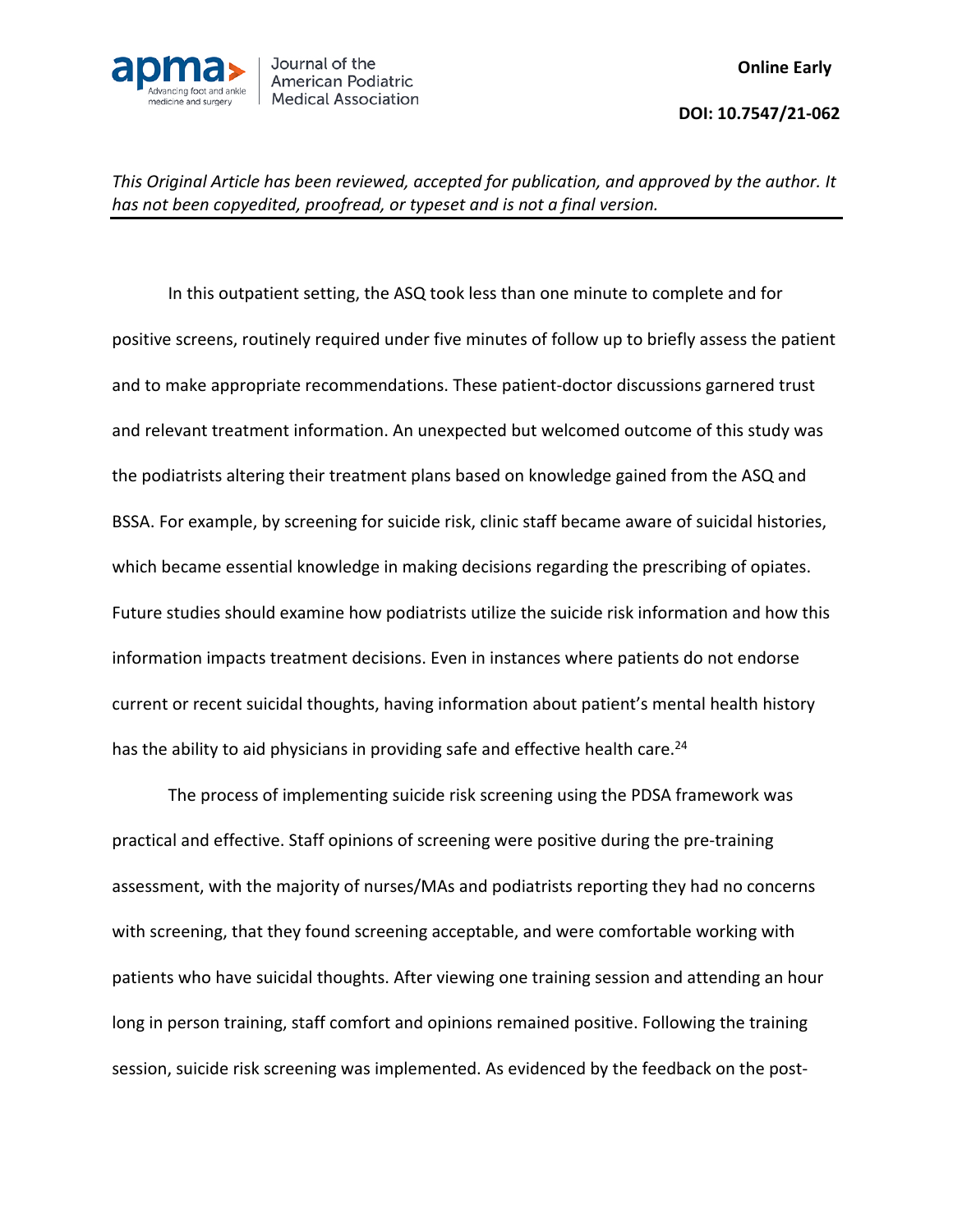

implementation opinion survey, staff comfort and opinions of screening remained positive after suicide risk screening began. The increase in average score on the knowledge survey from the beginning of the implementation process to the end further supports the success of the training session in preparing staff members to have informed discussions with patients about their suicide risk. As a result of the successful implementation of suicide risk screening in this clinic among adult patients, future plans for additional PDSA cycles include extending suicide risk screening to pediatric patients in the clinic as well as implementing screening at other podiatry practices.

It has long been recognized that poor mental health exacerbates physical ailments, increases the risk of surgical complications, results in prolonged resolution of injuries, and prevents adherence with medical recommendations. The successful implementation of suicide risk screening with the ASQ provided important and relevant clinical information that would not have been ascertained otherwise and led to improved overall patient care. Without interference to office workflows, podiatry providers can be leveraged as trusted partners in suicide prevention.

**Acknowledgements:** The authors would like to thank all the FASMA Wheaton, Maryland Division patients and staff for their participation. The authors would also like to acknowledge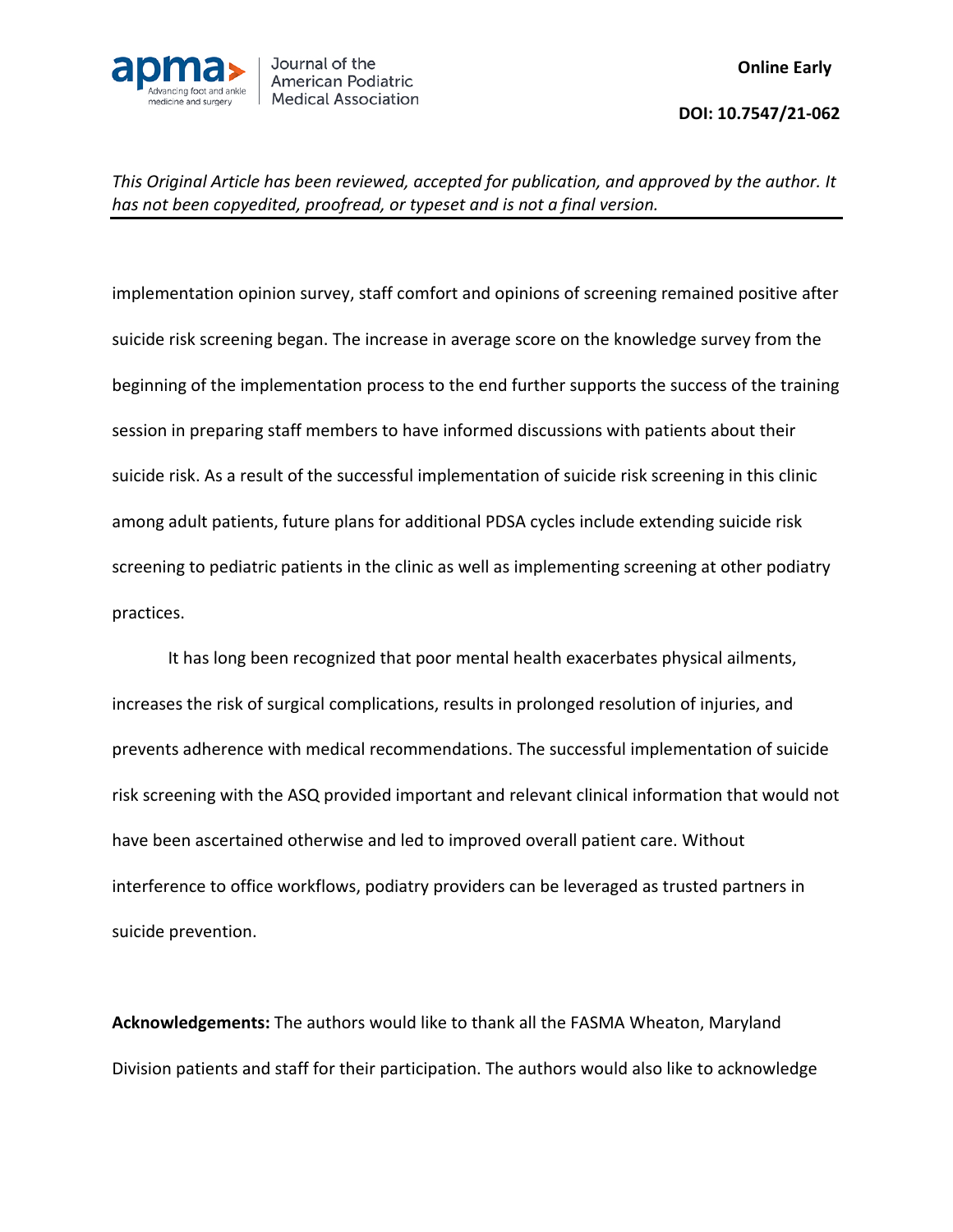

and thank the following people who were instrumental to the success of the study, including

Mary Tipton, Nathan Lowry, and Jeanne Radcliffe.

**Financial Disclosure:** This quality improvement project was supported in part by the Intramural

Research Program of the NIMH (Annual Report Number ZIAMH002922).

**Conflict of Interest:** None reported.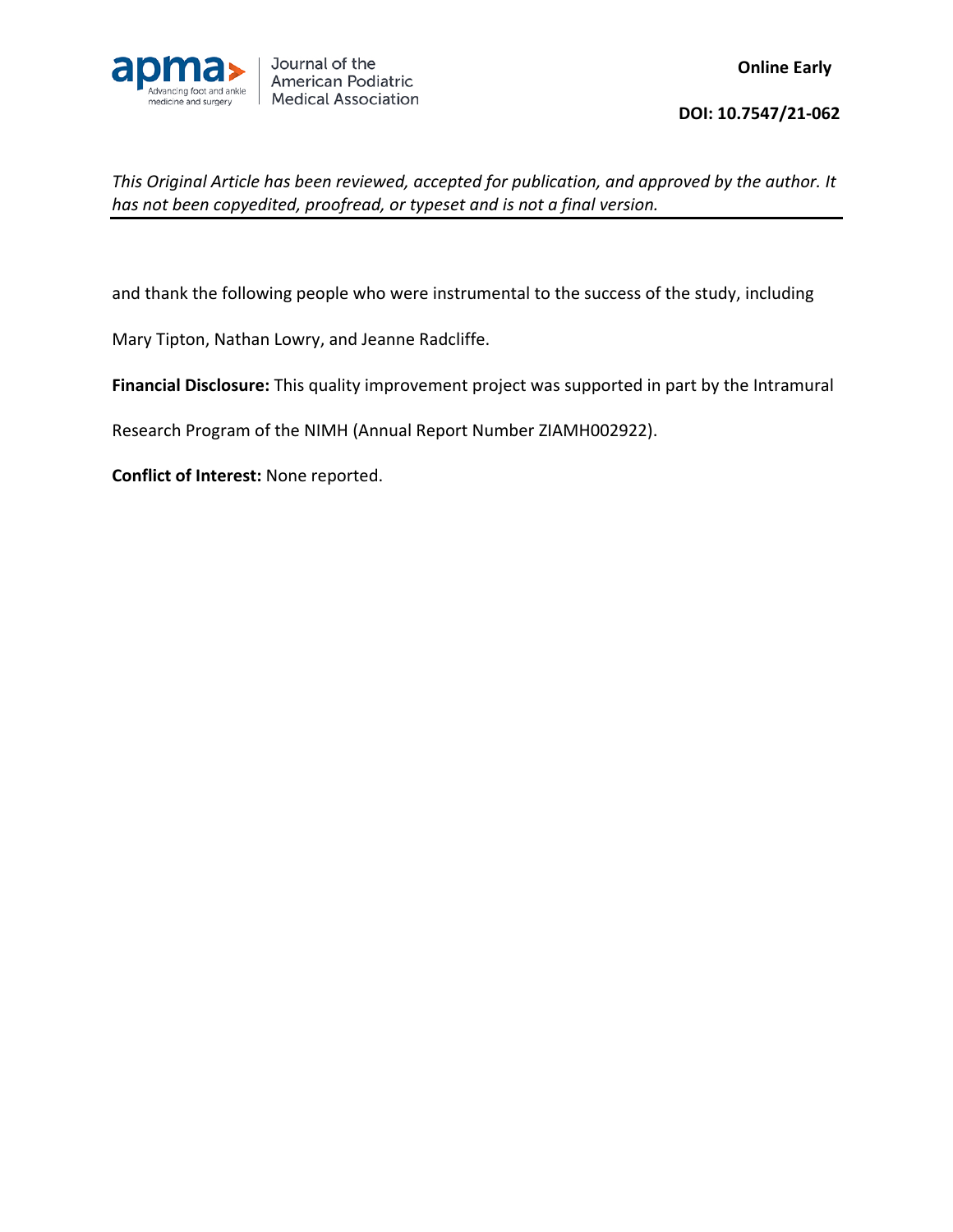

## **References**

1. CDC National Center for Injury Prevention and Control: Web-based Injury Statistics Query and Reporting System (WISQARS). Available at:

cdc.gov/injury/wisqars/index.html. Accessed March 7, 2021.

- 2. Ahmedani BK, Simon GE, Stewart C, et al: Health care contacts in the year before suicide death. J Gen Intern Med 29:870-877, 2014. doi:10.1007/s11606-014-2767-3.
- 3. Luoma JB, Martin CE, Pearson JL: Contact with mental health and primary care providers before suicide: a review of the evidence. Am J Psychiatry 159:909-916, 2002.
- 4. Qin P, Webb R, Kapur N, Sorensen HT: Hospitalization for physical illness and risk of subsequent suicide: A population study. J Intern Med, 2012. doi:10.1111/j.1365- 2796.2012.02572.x.
- 5. Fang F, Fall K, Mittleman MA, et al: Suicide and Cardiovascular Death after a Cancer Diagnosis. N Engl J Med 366:1310-1318, 2012.
- 6. The Joint Commission: Detecting and treating suicide ideation in all settings. Sentinel Event Alert Issue 56 56:1-7, 2016.
- 7. Aguinaldo LD, Sullivant S, Lanzillo EC, et al. Validation of the Ask Suicide-Screening Questions (ASQ) with youth in outpatient specialty and primary care clinics. Gen Hosp Psychiatry 68:52-58, 2020. doi:10.1016/j.genhosppsych.2020.11.006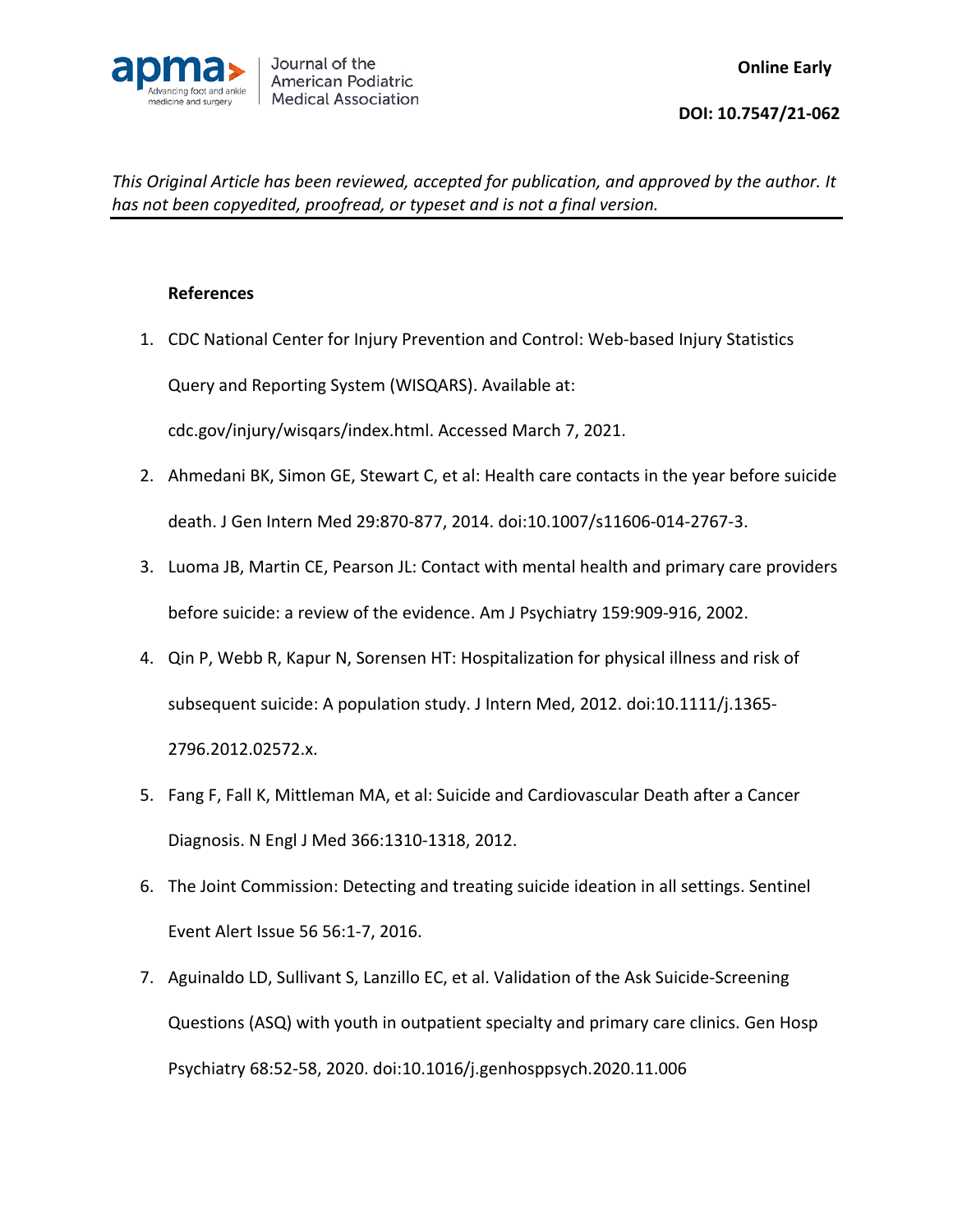

- 8. Cheatle MD. Depression, chronic pain, and suicide by overdose: on the edge. Pain Med 12 Suppl 2:S43-S48, 2011. doi:10.1111/j.1526-4637.2011.01131.x
- 9. Davis WA, Starkstein SE, Bruce DG, Davis TM. Risk of suicide in Australian adults with diabetes: the Fremantle Diabetes Study. Intern Med J 45(9):976-980, 2015. doi:10.1111/imj.12853
- 10. Smith AM, Milliner EK. Injured athletes and the risk of suicide. J Athl Train 29(4):337- 341, 1994.
- 11. Wang B, An X, Shi X, Zhang JA. Management of endocrine disease: Suicide risk in patients with diabetes: a systematic review and meta-analysis. Eur J Endocrinol 177(4):R169-R181, 2017. doi:10.1530/EJE-16-0952
- 12. Goldston DB, Kelley AE, Reboussin DM, et al. Suicidal ideation and behavior and noncompliance with the medical regimen among diabetic adolescents [published correction appears in J Am Acad Child Adolesc Psychiatry 37(7):795, 1998]. J Am Acad Child Adolesc Psychiatry 36(11):1528-1536, 1997. doi:10.1016/S0890-8567(09)66561-8
- 13. Capone A. Mental health issues in college athletes (Masters Synthesis Project). Kinesiology, Sport Studies and Physical Education at Digital Commons, 2018.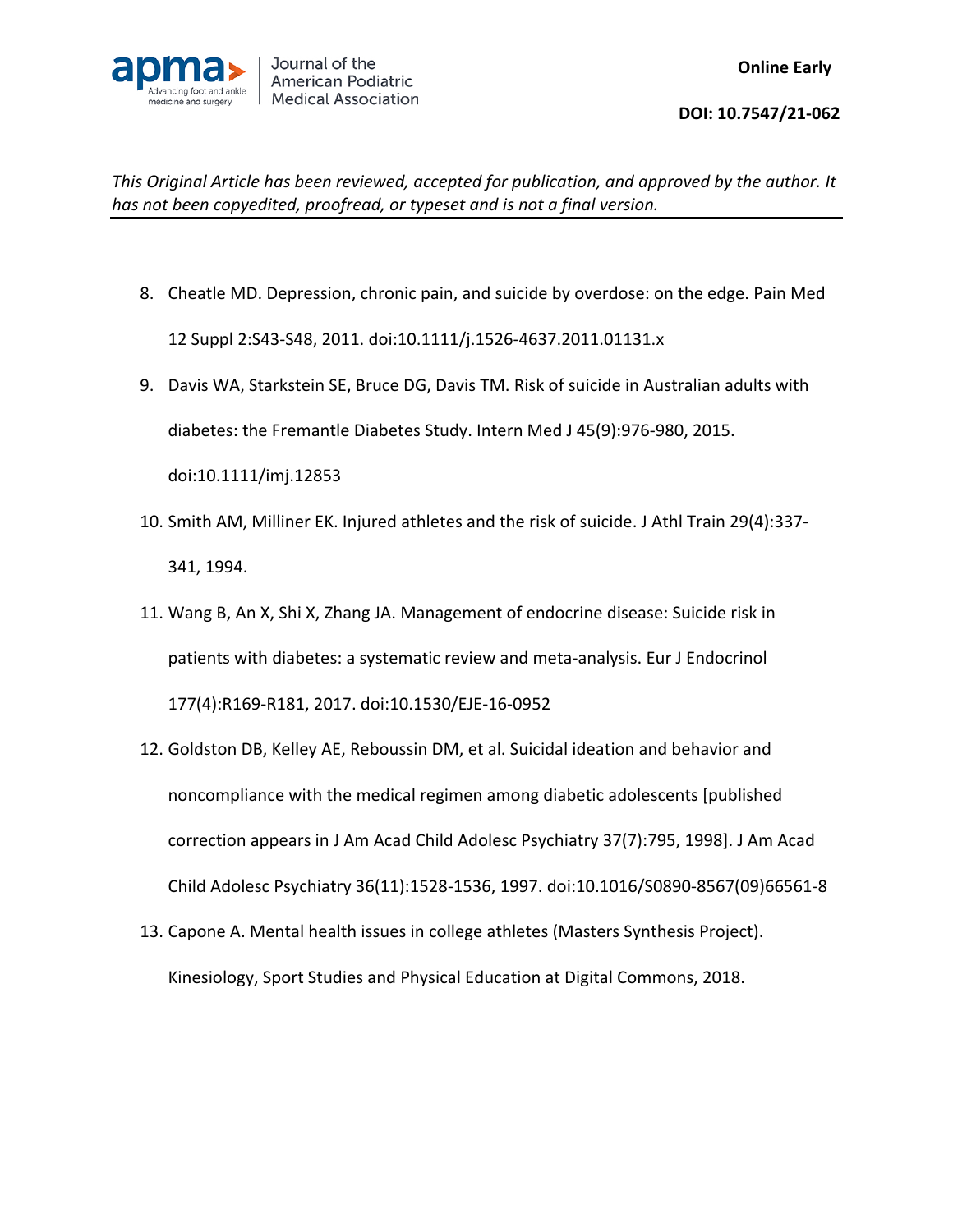

- 14. Rao AL, Asif IM, Drezner JA, Toresdahl BG, Harmon KG. Suicide in National Collegiate Athletic Association (NCAA) Athletes: A 9-Year Analysis of the NCAA Resolutions Database. Sports Health 7(5):452-457, 2015. doi:10.1177/1941738115587675
- 15. Walsh SM, Sage RA. Depression and chronic diabetic foot disability. A case report of suicide. Clin Podiatr Med Surg 19(4):493-508, 2002. doi:10.1016/s0891-8422(02)00019-

8

- 16. Horowitz L, Ballard E, Teach SJ, et al. Feasibility of screening patients with nonpsychiatric complaints for suicide risk in a pediatric emergency department: A good time to talk? Pediatr Emerg Care 26(11):787-92, 2010. doi:10.1097/PEC.0b013e3181fa8568.
- 17. Horowitz LM, Wharff EA, Mournet AM, Ross et al. Validation and feasibility of the ASQ among pediatric medical and surgical inpatients. Hosp Pediatr 10(9):750-757, 2020. doi:10.1542/hpeds.2020-0087.
- 18. Roaten K, Johnson C, Genzel R, Khan F, North CS. Development and implementation of a universal suicide risk screening program in a safety-net hospital system. Jt Comm J Qual Patient Saf 44(1):4-11, 2018. doi:10.1016/j.jcjq.2017.07.006.
- 19. Deming, W.E. The New Economics for Industry, Government, Education. Cambridge, MA: Massachusetts Institute of Technology, Center for Advanced Engineering Study, 1993.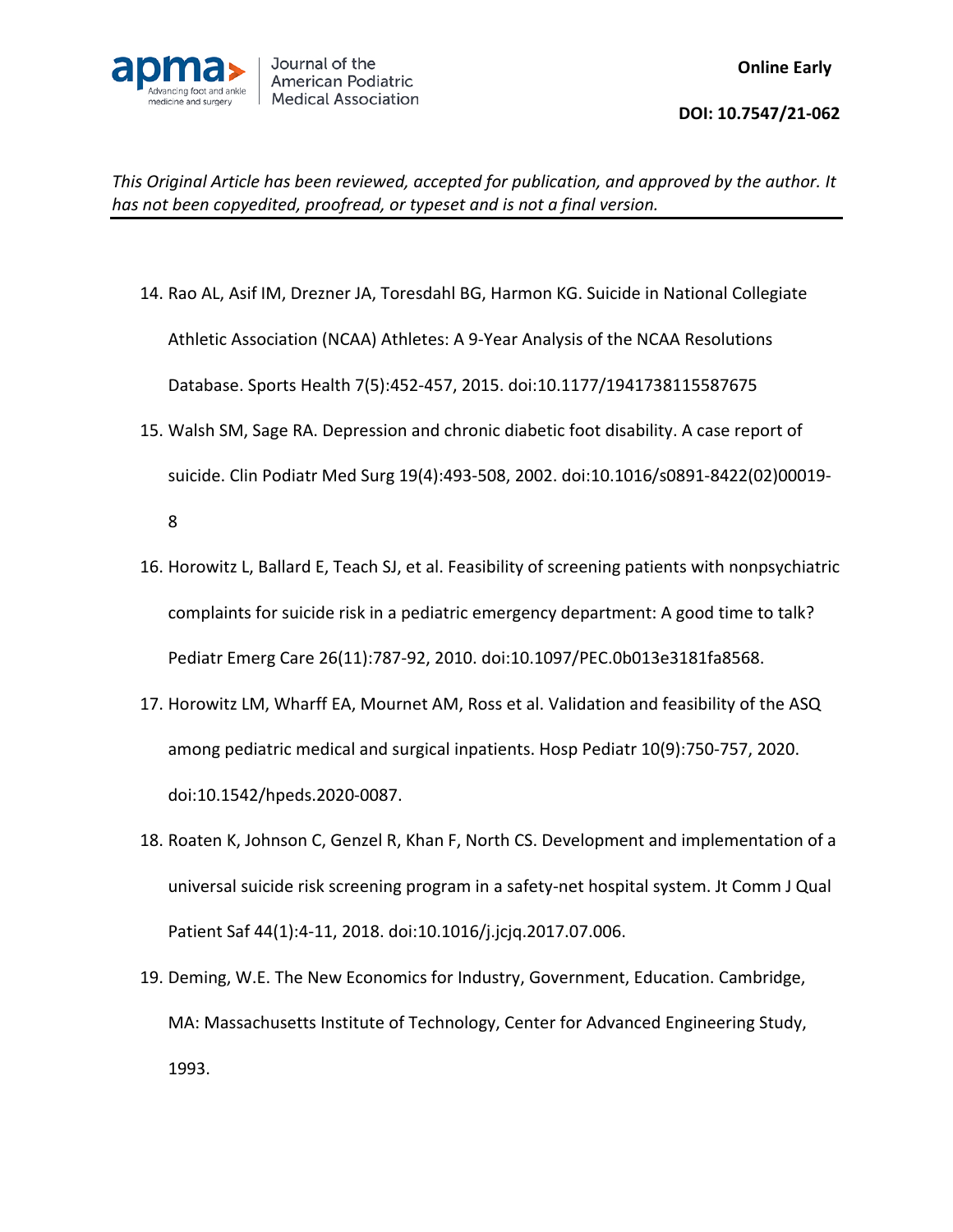

- 20. Horowitz LM, Bridge JA, Teach SJ, et al. Ask Suicide-Screening Questions (ASQ): A brief instrument for the pediatric emergency department. Arch Pediatr Adolesc Med 166(12):1170-1176, 2012. doi:10.1001/archpediatrics.2012.1276
- 21. National Institute of Mental Health. Ask suicide-screening questions (ASQ) toolkit, 2017. Available at: https://www.nimh.nih.gov/asq. Accessed March 7, 2021.
- 22. Horowitz LM, Snyder DJ, Boudreaux ED, et al. Validation of the Ask Suicide-Screening Questions for adult medical inpatients: A brief tool for all ages. Psychosomatics 61(6):713-722, 2020. doi:10.1016/j.psym.2020.04.008
- 23. Mulvaney-Day N, Marshall T, Downey Piscopo K, et al. Screening for behavioral health conditions in primary care settings: A systematic review of the literature. J Gen Intern Med 33(3):335-346, 2018. doi:10.1007/s11606-017-4181-0.
- 24. Zitzow D, Desjarlait F: A study of suicide attempts comparing adolescents to adults on a northern plains American Indian reservation. Am Indian Alask Native Ment Health Res 4:35-69, 1994.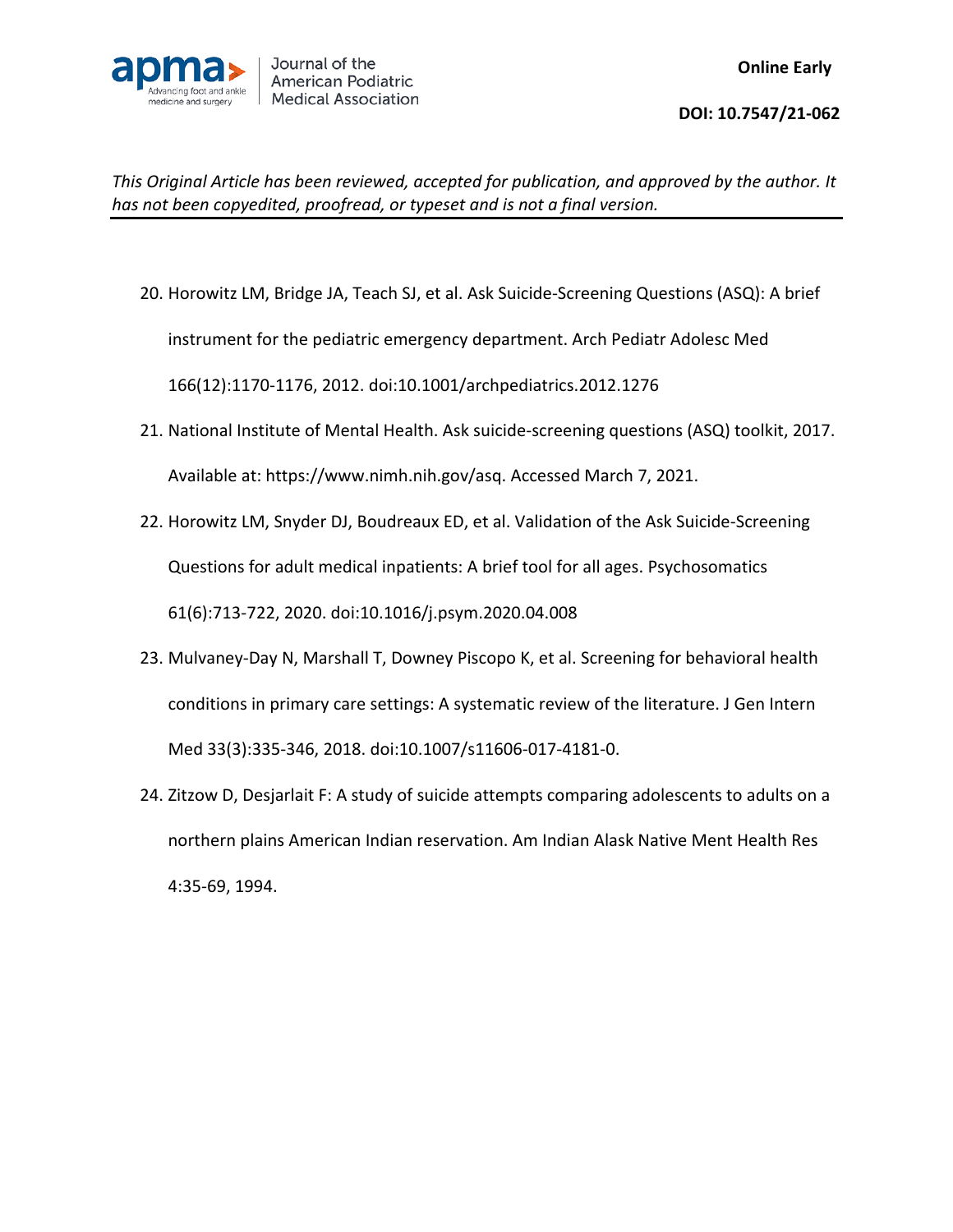

## **Table 1: Description of Positive Screens and Treatment Plans**

| <b>Patient Description</b>                                                                                                                                                                                                                                                                                                                                                                                                                                                                                                                 | <b>Treatment Plan</b>                                                                                                                                                                                                                                                                                                                                                                                                                                                                                                           |
|--------------------------------------------------------------------------------------------------------------------------------------------------------------------------------------------------------------------------------------------------------------------------------------------------------------------------------------------------------------------------------------------------------------------------------------------------------------------------------------------------------------------------------------------|---------------------------------------------------------------------------------------------------------------------------------------------------------------------------------------------------------------------------------------------------------------------------------------------------------------------------------------------------------------------------------------------------------------------------------------------------------------------------------------------------------------------------------|
| Elderly patient with chronic pain<br>$\bullet$<br>Reported feeling depressed<br>$\bullet$<br>Reported being overwhelmed while<br>$\bullet$<br>caring for spouse with dementia<br>Unable to care for own medical<br>$\bullet$<br>problems effectively due to need to<br>prioritize spouse's needs<br>Concern about taking any medication<br>$\bullet$<br>with side effect of drowsiness due to<br>need to care for spouse<br>Unable to attend physical therapy<br>$\bullet$<br>appointments due to concerns leaving<br>spouse at home alone | Awareness of these issues allowed<br>$\bullet$<br>the podiatrist to not dismiss the<br>non-compliance with medications<br>and physical therapy<br>Referral made for virtual physical<br>$\bullet$<br>therapy visits<br>National Suicide Prevention Lifeline<br>$\bullet$<br>number and other mental health<br>resources provided to patient to<br>access virtually at home<br>Patient reported upon follow-up<br>that the virtual physical therapy<br>referral and mental health<br>resources reduced physical pain<br>symptoms |
| Middle-aged female patient<br>$\bullet$<br>Endorsed feeling depressed and<br>endorsed wishing they were dead on the<br><b>ASQ</b><br>No suicide plan reported and no self-<br>٠<br>harm history<br>Reported depressive symptoms to<br>$\bullet$<br>primary care provider two months prior<br>and was given a psychiatric referral, but<br>never made an appointment                                                                                                                                                                        | Podiatrist reinforced the<br>$\bullet$<br>importance of improving the<br>patient's mental health<br>Provided additional referral<br>$\bullet$<br>sources including the 24-hour<br>National Suicide Prevention Lifeline<br>number that could be accessed<br>around the patient's work<br>schedule.                                                                                                                                                                                                                               |
| Gymnast in their 20s, sidelined with a<br>$\bullet$<br>severe tendon injury<br>Reported two suicide attempts, one and<br>four years prior<br>Currently under the care of a psychiatrist<br>$\bullet$<br>and deemed not to be at high risk<br>presently                                                                                                                                                                                                                                                                                     | Psychiatrist contacted and alerted<br>$\bullet$<br>to ASQ responses<br>A modified training program was<br>$\bullet$<br>created to keep the patient as<br>active as possible without<br>compromising healing to the<br>injured body part                                                                                                                                                                                                                                                                                         |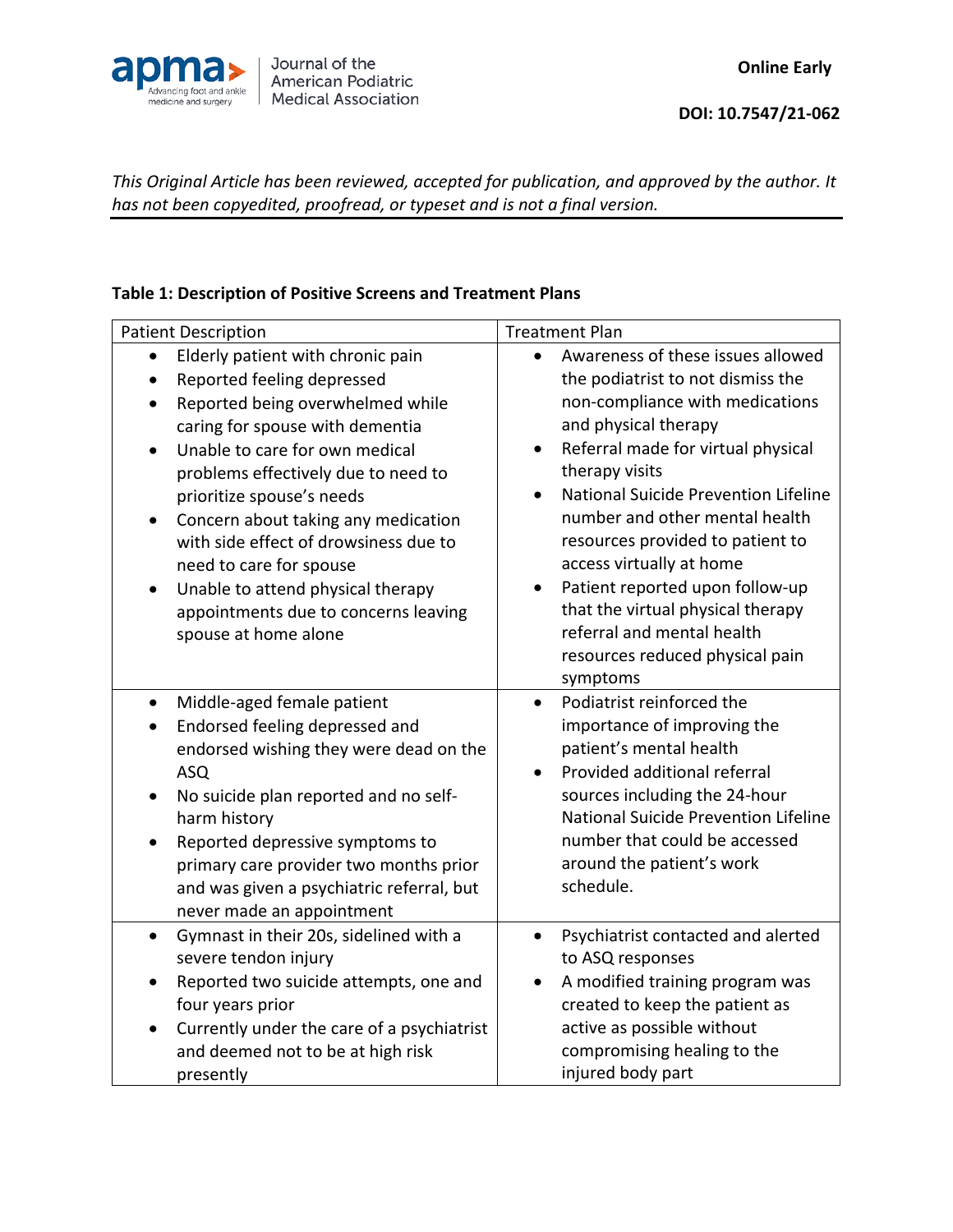

|                                                                                                                                                                                                                                                                                                                                                                                                                                                                             | Positive reinforcement was given<br>at more frequent follow up<br>appointments in which both<br>mental and physical status were<br>assessed                                                                                                                         |
|-----------------------------------------------------------------------------------------------------------------------------------------------------------------------------------------------------------------------------------------------------------------------------------------------------------------------------------------------------------------------------------------------------------------------------------------------------------------------------|---------------------------------------------------------------------------------------------------------------------------------------------------------------------------------------------------------------------------------------------------------------------|
| Elderly female patient with arthritic foot<br>$\bullet$<br>deformities and difficulty walking<br>Reporting feeling depressed, anxious,<br>wishing she were dead, and increased<br>dependency and burden on family<br>No thoughts of killing herself                                                                                                                                                                                                                         | Spouse joined the discussion with<br>the podiatrist and helped facilitate<br>a psychiatric referral that was<br>scheduled prior to leaving the<br>podiatrist's office<br>A note was made in the patient's<br>chart to address this issue at her<br>next appointment |
| Middle-aged patient with difficulty<br>walking due to a severe tendinopathy<br>Reported feeling depressed from family<br>stressors, recent suicide ideation, and a<br>previous suicide attempt using narcotics<br>several years ago after death of son<br>No plan or desire to kill herself at<br>present                                                                                                                                                                   | With knowledge of previous<br>suicide attempt, physical therapy<br>and bracing were emphasized and<br>medication was avoided by mutual<br>agreement to treat lower<br>extremity pain                                                                                |
| Patient in late 30s with a relatively minor<br>$\bullet$<br>complaint of a plantar wart on left foot<br>Had not been evaluated by primary care<br>physician in years, preferring to directly<br>seek out specialists<br>Reported a past suicide attempt 5 years<br>prior with pills and did not seek<br>psychiatric care after the suicide attempt<br>Reported being depressed due to work<br>stress, an ill child, and a recent divorce.<br>but had no thoughts of suicide | Patient was provided with a<br>psychiatric referral and was given<br>mental health resources, such as<br>the National Suicide Prevention<br>Lifeline number                                                                                                         |
| Middle-aged presented with an overuse<br>foot injury of plantar fasciitis<br>Reported feeling depressed, stated that<br>their family might be better off if they                                                                                                                                                                                                                                                                                                            | The doctor's willingness to engage<br>the patient on this level fostered<br>trust, improved compliance with<br>treatment                                                                                                                                            |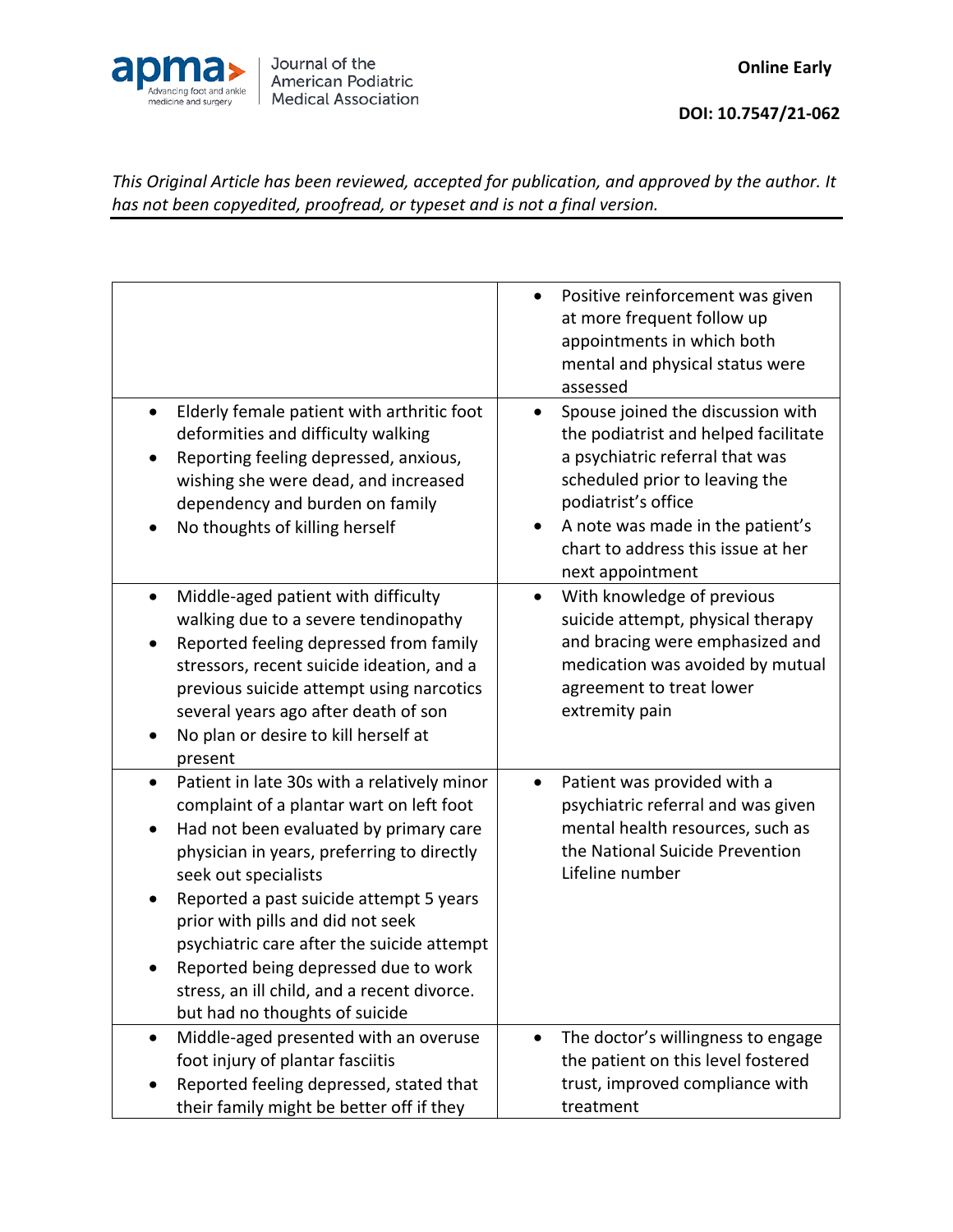

| were dead, and had suicide ideation as  | A psychiatric referral was provided |
|-----------------------------------------|-------------------------------------|
| recently as 6 months ago                | as well as the National Suicide     |
| Reported a previous suicide attempt     | Prevention Lifeline number          |
| over one year ago after death of spouse |                                     |
| and father using pills and cutting      |                                     |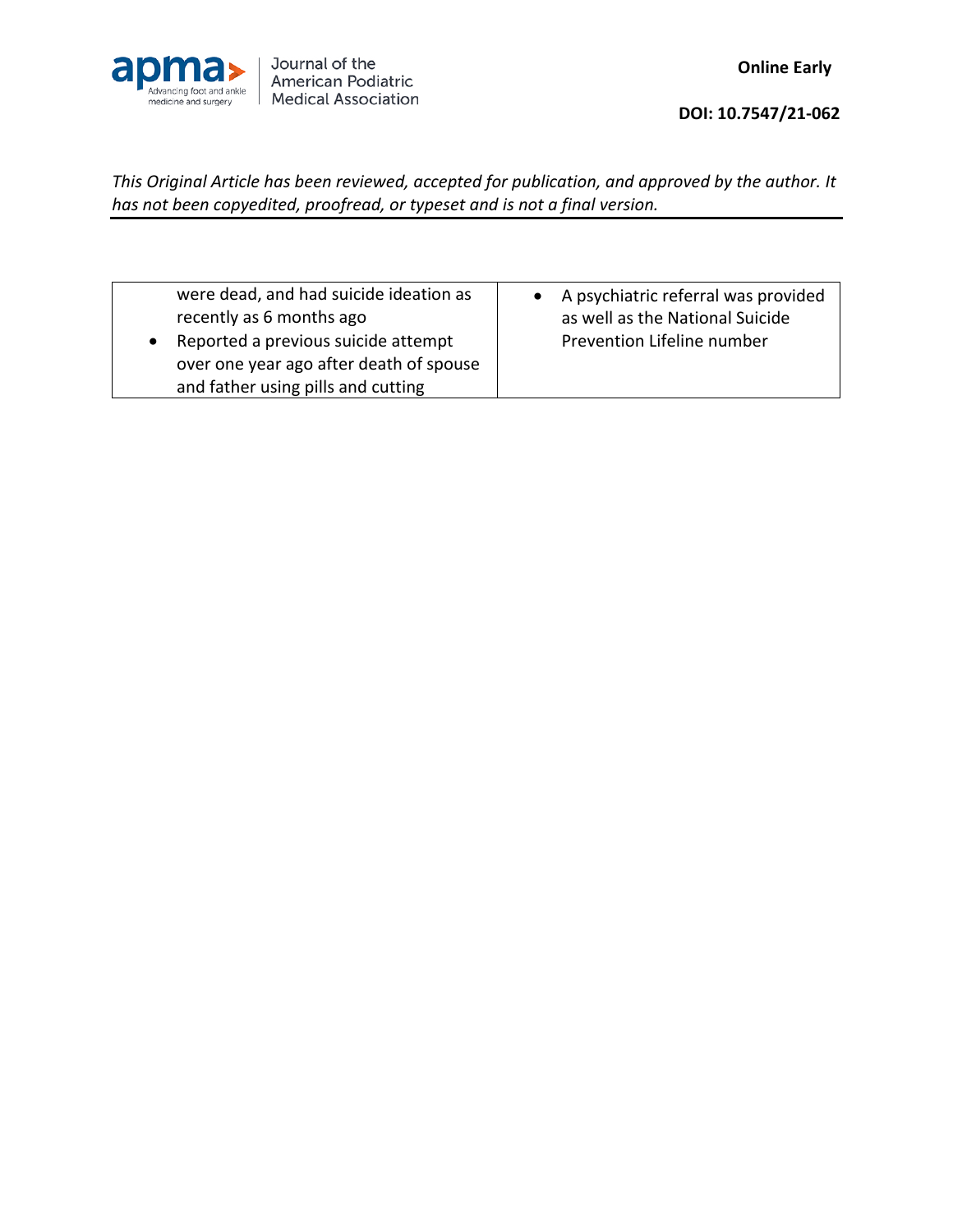

**Figure 1: Suicide Risk Screening Workflow**